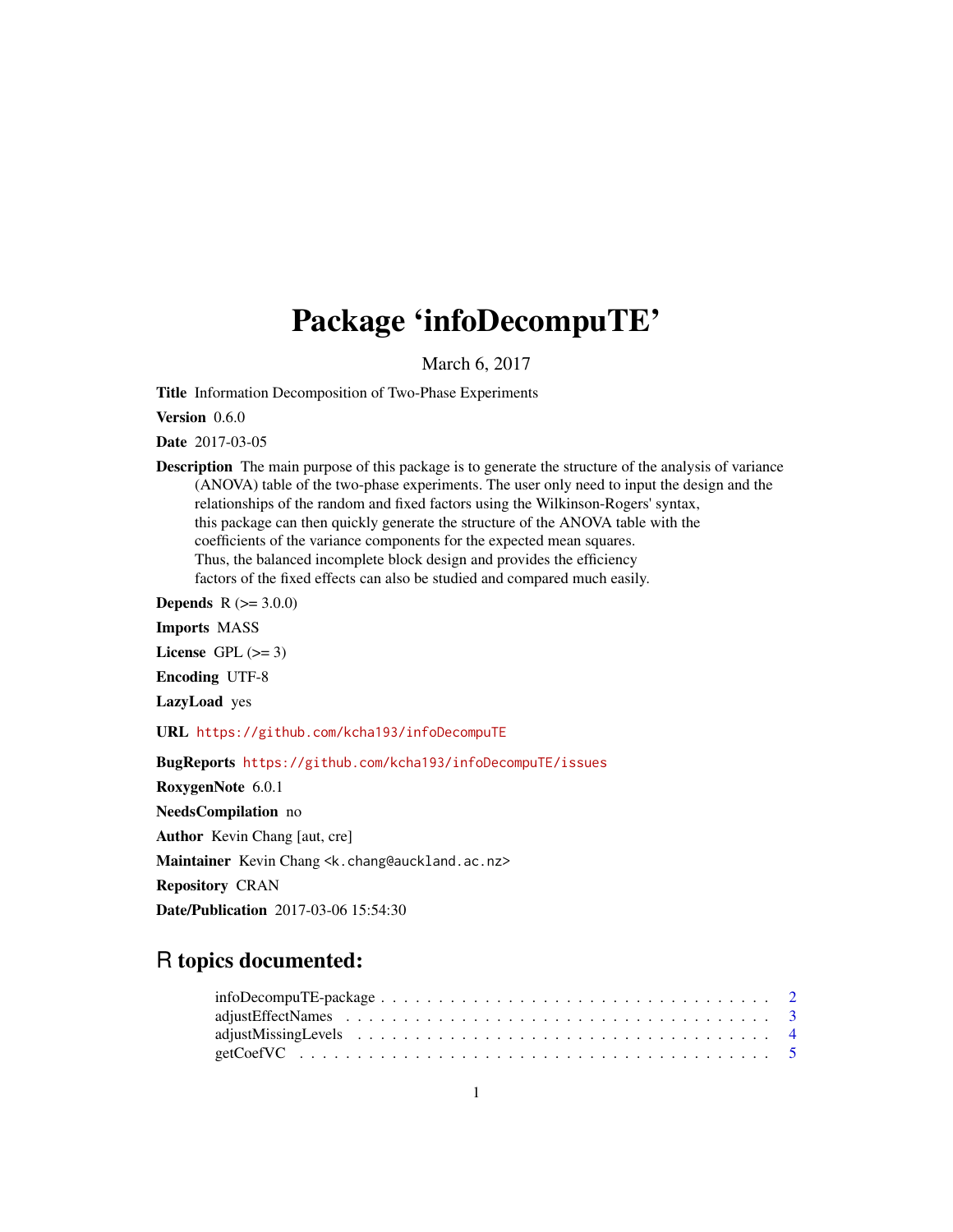<span id="page-1-0"></span>

| Index | 33 |
|-------|----|

infoDecompuTE-package *Information Decomposition of Two-phase Experiments*

# Description

InfoDecompuTE is capable of generating the structure of the analysis of variance (ANOVA) table of the two-phase experiments. By inputting the design and the relationships of the random and fixed factors using the Wilkinson-Rogers' syntax, infoDecompuTE can generate the structure of the ANOVA table with the coefficients of the variance components for the expected mean squares. This package can also study the balanced incomplete block design and provides the efficiency factors of the fixed effects.

# Details

| Package:  | infoDecompuTE |
|-----------|---------------|
| Type:     | Package       |
| Version:  | 0.5.1         |
| Date:     | 2013-01-04    |
| License:  | $GPL (=3)$    |
| LazyLoad: | yes           |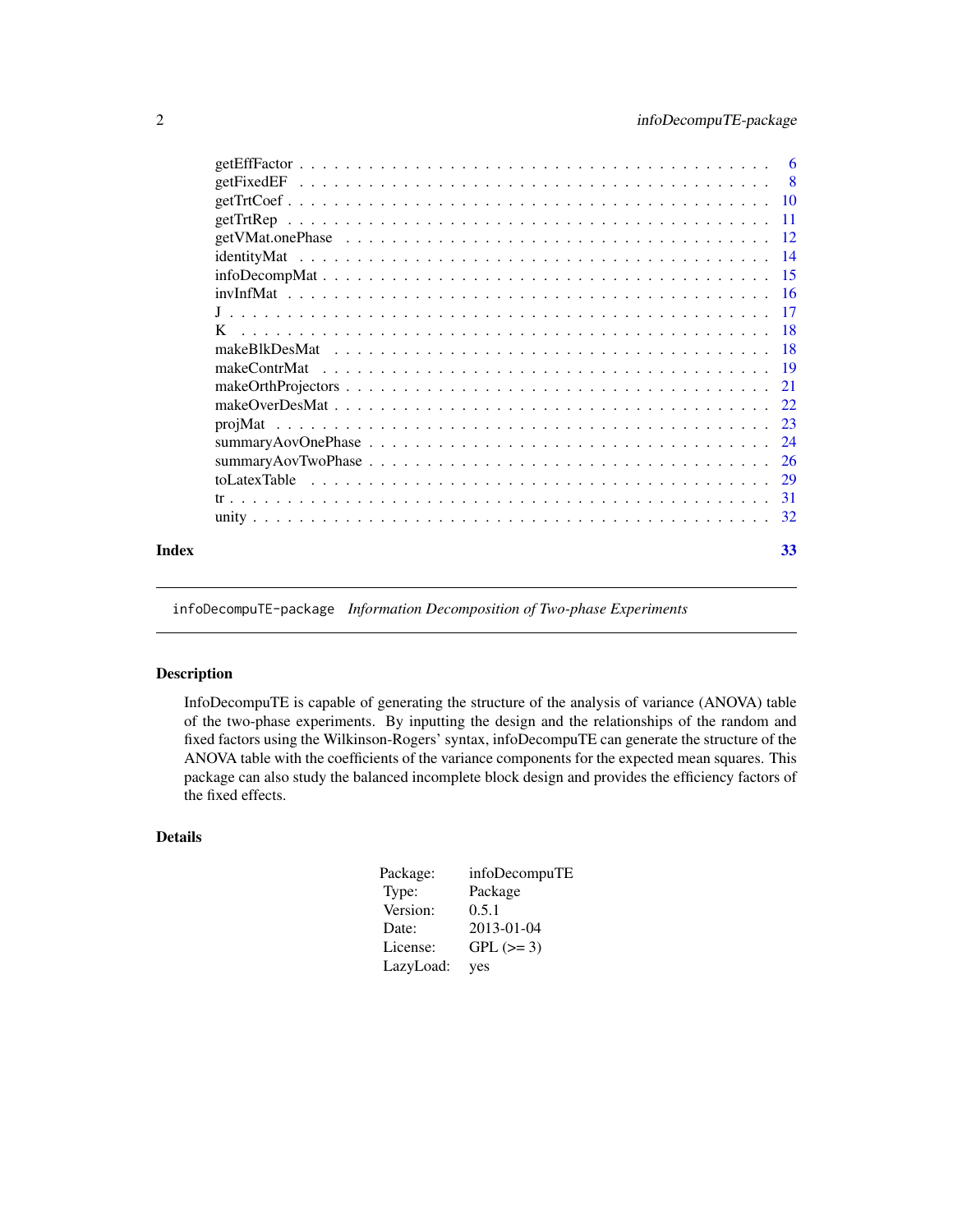<span id="page-2-0"></span>adjustEffectNames 3

## Author(s)

Kevin Chang and Katya Ruggiero

Maintainer: Kevin Chang <kcha193@aucklanduni.ac.nz>

adjustEffectNames *Adjust the Effects' Names*

#### Description

Adjust for appropriate syntax describing the effects matching the structural formula.

# Usage

adjustEffectNames(effectsMatrix, effectNames)

# Arguments

| effectNames | a vector of character containing the labels of the treatment or block terms in the<br>model generated by the terms.   |
|-------------|-----------------------------------------------------------------------------------------------------------------------|
|             | effectsMatrix a matrix of variables by terms showing which variables appear in which terms<br>generated by the terms. |

#### Value

A vector of character containing the labels of the terms in the model with appropriate syntax describing the effects.

#### Author(s)

Kevin Chang

```
str.for = "A*(B/E/C)*D"effectsMatrix= attr(terms(as.formula(paste("~", str.for)), keep.order = TRUE), "factors")
effectNames = attr(terms(as.formula(paste("~", str.for)), keep.order = TRUE) , "term.labels")
```

```
adjustEffectNames(effectsMatrix, effectNames)
```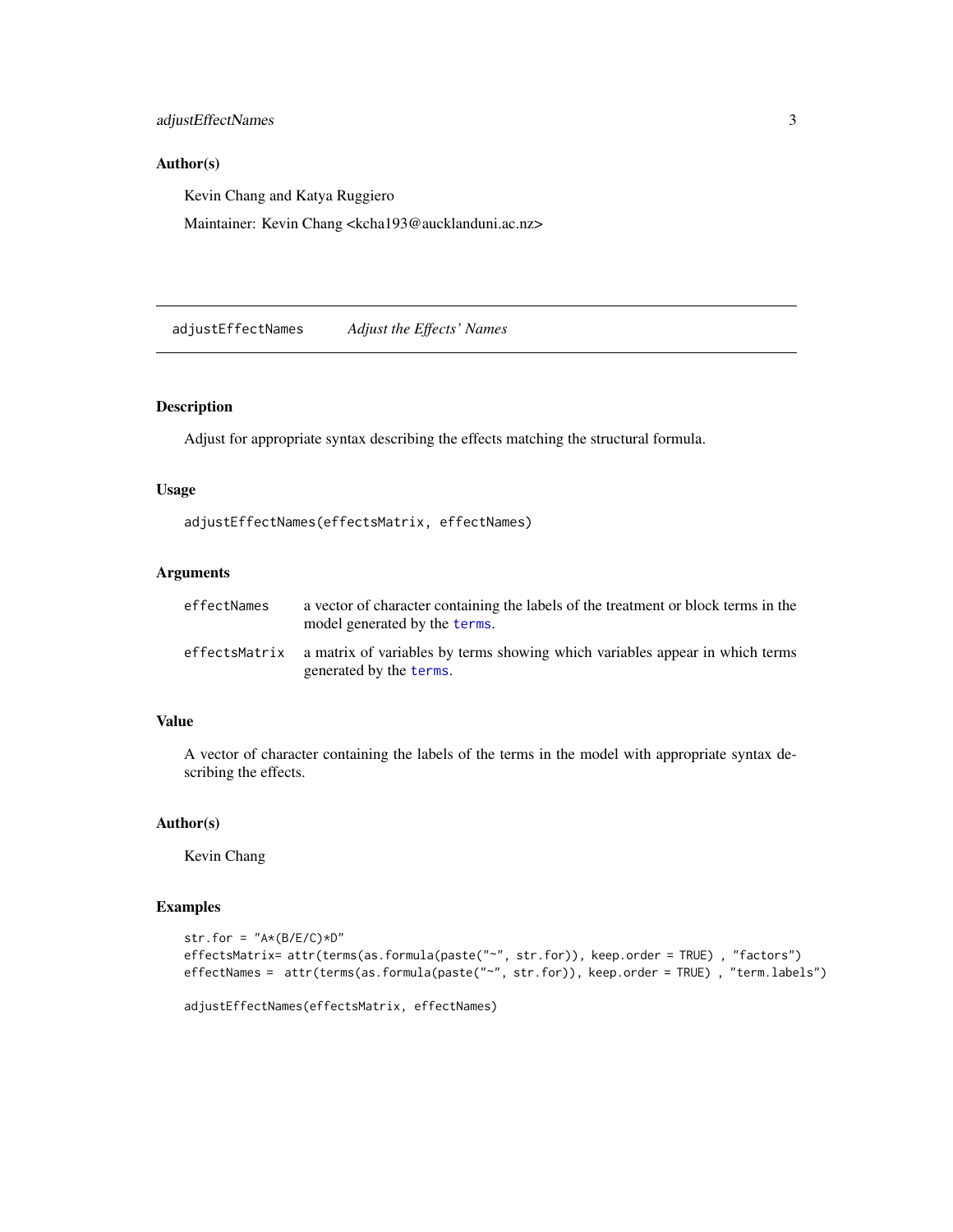# <span id="page-3-0"></span>Description

Adjust for appropriate syntax describing the effects matching the structural formula.

# Usage

```
adjustMissingLevels(design.df, str.for)
```
# Arguments

| design.df | a data frame containing the experimental design. Requires every column be a<br>factor.                  |
|-----------|---------------------------------------------------------------------------------------------------------|
| str.for   | a single string of characters containing the structural formula using the Wilkinson-<br>Rogers' syntax. |

#### Value

A list containing a data frame with the experimental design and a single string of characters containing the structural formula.

# Author(s)

Kevin Chang

#### Examples

```
design.df = data.frame(Blk = factor(1:16),
                       Ani = factor(c( 1,1,2,2,
                                       1,1,2,2,
                                       1,1,2,2,
                                       1,1,2,2)),
                       Trt = factor(c( 1, 2, 3, 4,1,2,3,4,
                                       1,2,3,4,
                                      1,2,3,4)))
```
adjustMissingLevels(design.df, str.for = "Ani/Trt")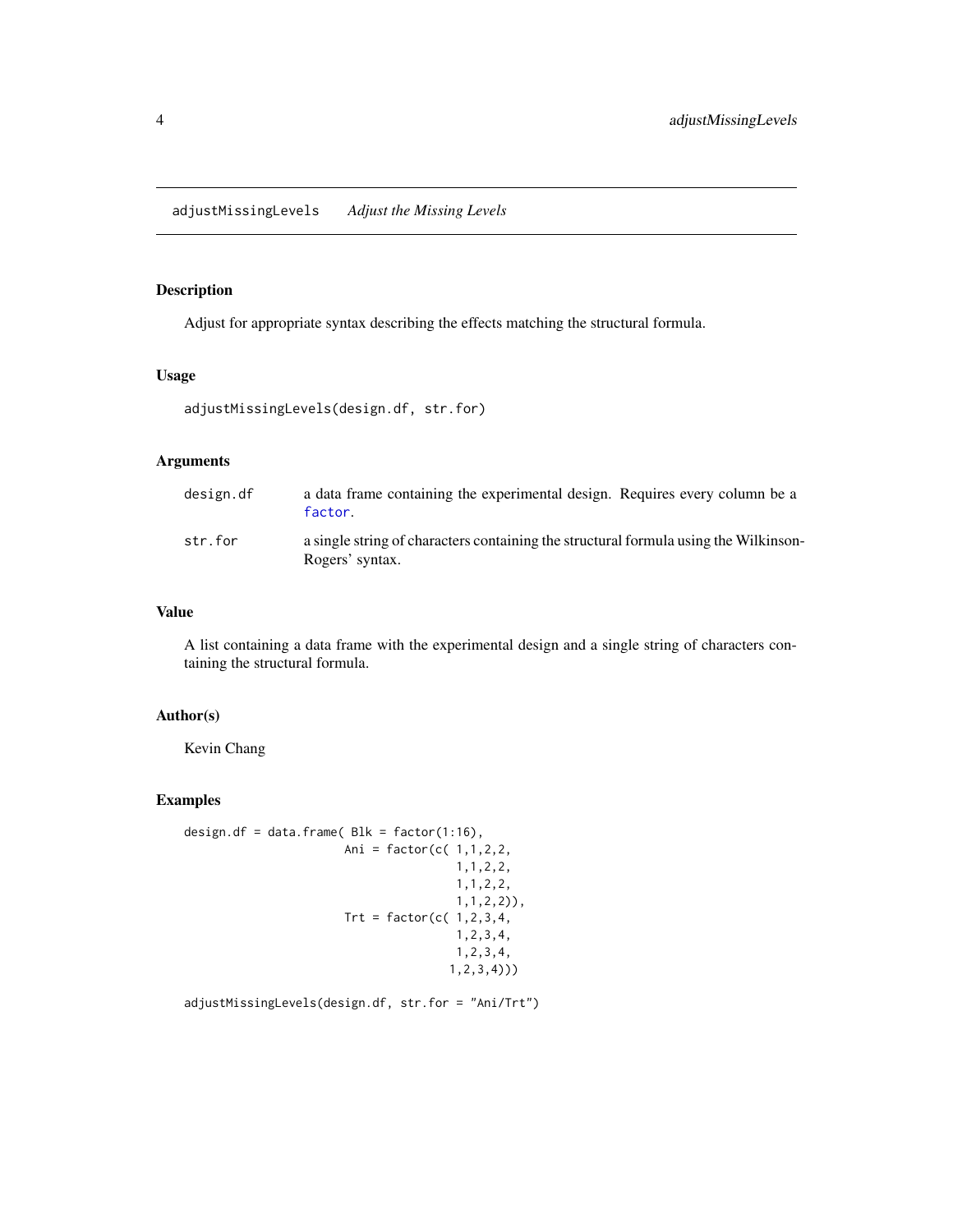<span id="page-4-0"></span>getCoefVC *Get Variance Components' Coefficients and Mean Squares for Single-Phase or Two-Phase Experiments*

# <span id="page-4-1"></span>Description

Compute the variance components' coefficients and corresponding to random effects in the expected mean squares of ANOVA table in single-phase or two-phase experiments. These coefficients are then inserted to a matrix where the rows correspond to each source of variation and column correspond to DF and every variance component. The mean squares is calculated if the response argument is used.

#### Usage

getCoefVC.onePhase(Pb, design.df, v.mat, response, table.legend, decimal, digits) getCoefVC.twoPhase(Pb, design.df, v.mat, response, table.legend, decimal, digits)

# Arguments

| Pb           | a list of matrices generated by infoDecompMat function.                                                                                                                                    |
|--------------|--------------------------------------------------------------------------------------------------------------------------------------------------------------------------------------------|
| design.df    | a data frame containing the experimental design. Requires every column be a<br>factor.                                                                                                     |
| $v$ . mat    | a list of matrix generated by getVMat.onePhase or getVMat.twoPhase.                                                                                                                        |
| response     | a numeric vector contains the responses from the experiment.                                                                                                                               |
| table.legend | a logical allows users to generate a legend for the variance components of the<br>ANOVA table for large designs. Default is FALSE, resulting in the use of original<br>block factor names. |
| decimal      | a logical allows users to display the coefficients as the decimals. Default is<br>FALSE, resulting in the use of fractions.                                                                |
| digits       | a integer indicating the number of decimal places. Default is 2, resulting in 2<br>decimal places.                                                                                         |

#### Details

The main purpose of this function is to combine the matrices presenting every source of variation of the ANOVA table and the variance matrix to compute the coefficients of the variance components.

The complication arise in giving the row names of the matrix for the source of variation in the ANOVA table.

#### Value

A matrix containing the characters.

#### Author(s)

Kevin Chang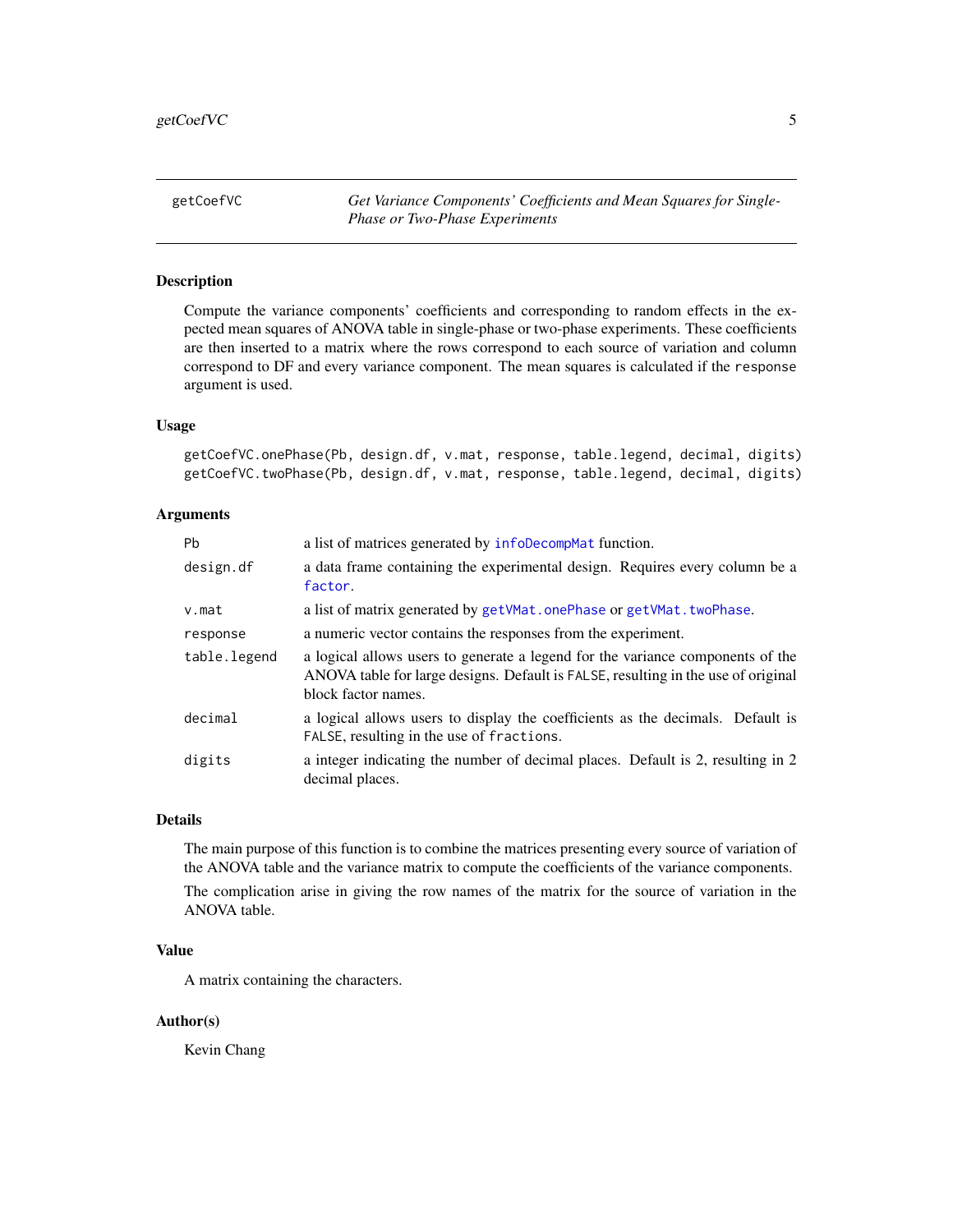#### Examples

```
design1 <- local({
  Ani <- as.factor(LETTERS[c(1,2,3,4,
                            5,6,7,8)])
  Trt \leq as. factor(letters[c(1,1,1,1,
                            2,2,2,2)])
  data.frame(Ani, Trt)
})
blk.str <- "Ani"
rT <- terms(as.formula(paste("~", blk.str, sep = "")), keep.order = TRUE)
blkTerm <- attr(rT,"term.labels")
Z <- makeBlkDesMat(design1, blkTerm)
trt.str <- "Trt"
fT <- terms(as.formula(paste("~", trt.str, sep = "")), keep.order = TRUE) #fixed terms
trtTerm <- attr(fT, "term.labels")
effectsMatrix <- attr(fT, "factor")
T <- makeContrMat(design1, trtTerm, effectsMatrix, contr.vec = NA)
N = makeOverDesMat(design1, trtTerm)
Replist = getTrtRep(design1, trtTerm)
Rep <- Replist$Rep
trt.Sca <- Replist$Sca
effFactors = lapply(makeOrthProjectors(Z), function(z)
      getEffFactor(z, T, N, Rep, trt.Sca))
#Now construct variance matrices
Pb <- effFactors[sort(1:length(effFactors), decreasing=TRUE)]
v.mat <- getVMat.onePhase(Z.Phase1 = Z, design.df = design.df, var.comp = NA)
getCoefVC.onePhase(Pb = Pb, design.df = design1, v.mat = v.mat, response = NA,
    table.length = FALSE, decimal = FALSE, digit = 2)
```
<span id="page-5-1"></span>getEffFactor *Construct the Matrix from Information Decomposition and Compute the Efficiency Factors of Treatment effects*

#### Description

Perform the information decomposition for either the block or treatment effects within a single stratum and Compute the Efficiency Factors for every treatment effect within a single stratum.

<span id="page-5-0"></span>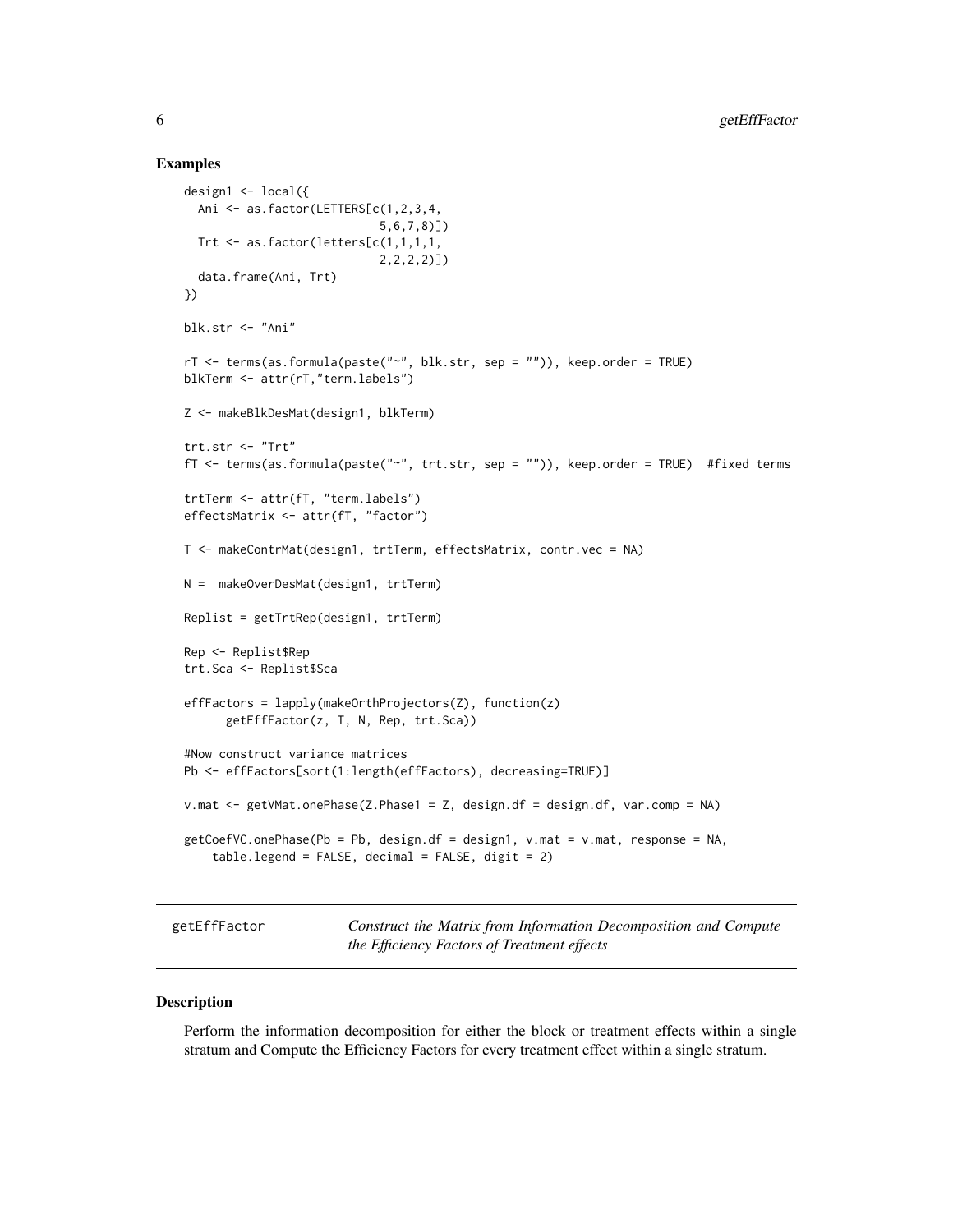#### <span id="page-6-0"></span>getEffFactor 7

#### Usage

getEffFactor(z, T, N, Rep, trt.Sca)

#### Arguments

| z            | a matrix containing the orthogonal projector of a stratum generated by make OrthProjectors.                          |
|--------------|----------------------------------------------------------------------------------------------------------------------|
| $\mathsf{T}$ | a list of contrast matrices generated by makeContrMat.                                                               |
| N.           | a matrix containing the design matrix generated by makeOverDesMat.                                                   |
| Rep          | a matrix containing the treatment replication number and is generated by getTrtRep.                                  |
| trt.Sca      | a numeric vector for computing a coefficients of the fixed effect parameter in<br>EMS and is generated by getTrtRep. |

#### Details

The main purpose of this function is to construct a list of resultant matrices associated with each source of variation after the information decomposition and to compute the canonical or average efficiency factors for each treatment effects in each stratum of ANOVA table.

The canonical efficiency factors are generated when the user input the treatment contrasts, otherwise the average efficiency factors, which is the harmonic mean of the canonical efficiency factors, are generated.

#### Value

A list of matrices andnumeric vectors containing the efficiency factors of every treatment effect.

#### Author(s)

Kevin Chang

```
design1 <- local({
 Ani = as.factor(LETTERS[c(1,2,3,4,5,6,7,8)])
 Trt = as.factor(letters[c(1,1,1,1,
                           2,2,2,2)])
 data.frame(Ani, Trt)
})
blk.str = "Ani"
rT = \text{terms}(as.format(a) | a) = f(x, y), keep.order = TRUE)
blkTerm = attr(rT,"term.labels")
Z = makeBlkDesMat(design1, blkTerm)
trt.str = "Trt"
fT <- terms(as.formula(paste("~", trt.str, sep = "")), keep.order = TRUE) #fixed terms
```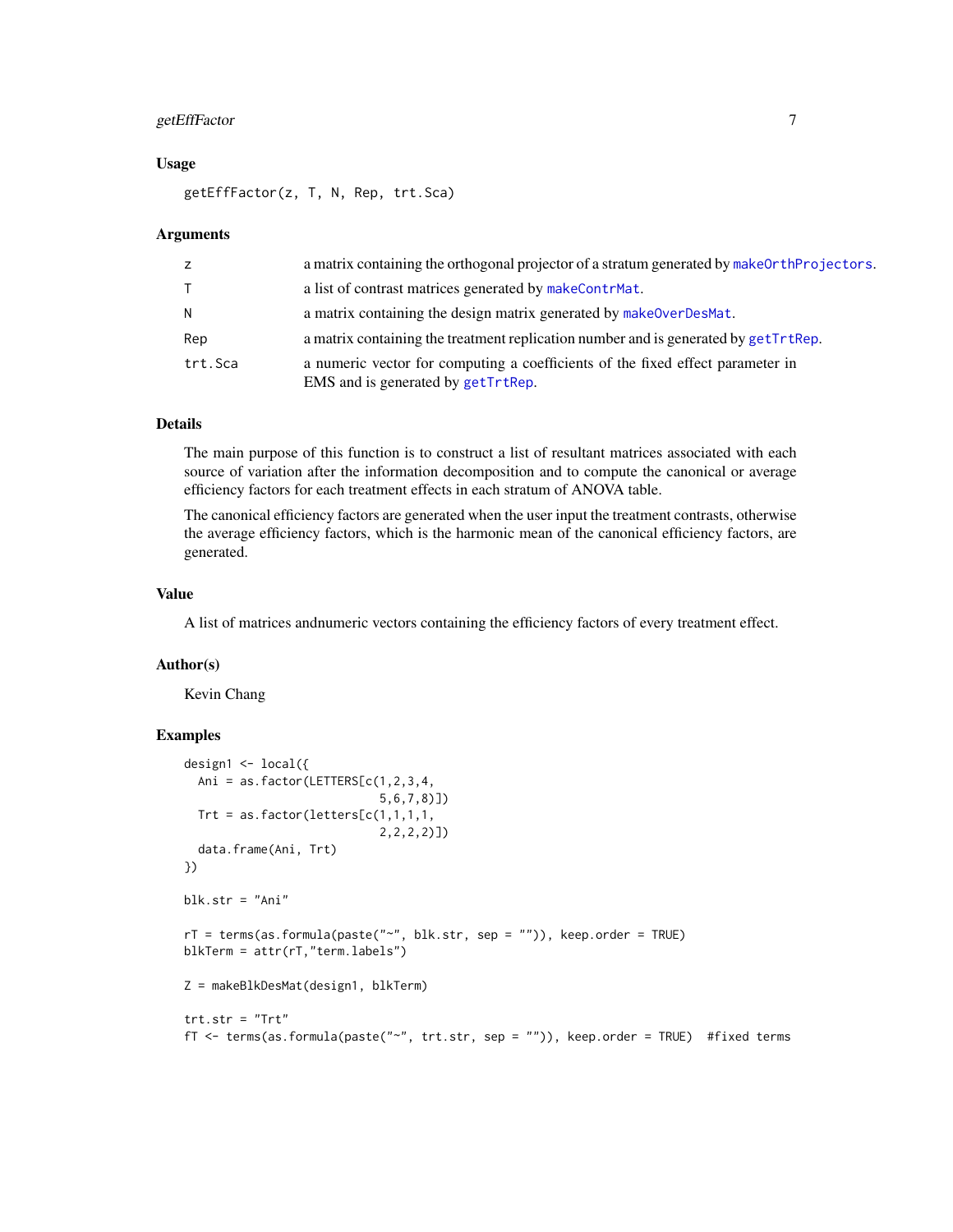#### <span id="page-7-0"></span>8 getFixedEF

```
trtTerm <- attr(fT, "term.labels")
effectsMatrix <- attr(fT, "factor")
T <- makeContrMat(design1, trtTerm, effectsMatrix, contr.vec = NA)
N = makeOverDesMat(design1, trtTerm)
Replist = getTrtRep(design1, trtTerm)
Rep <- Replist$Rep
trt.Sca <- Replist$Sca
effFactors = lapply(makeOrthProjectors(Z), function(z)
      getEffFactor(z, T, N, Rep, trt.Sca))
```
getFixedEF *Get the Fixed Components' coefficients and Efficiency Factors of Single-Phase or Two-Phase Experiments.*

#### <span id="page-7-1"></span>**Description**

Calculate coefficients of fixed effects components of EMS and Treatment Efficiency Factors within each stratum in Single-Phase or two-phase experiment.

Constructs a matrix containing the coefficients of the coefficients of fixed effects components of EMS within each stratum. Also calculates and the average efficiency factors of each treatment effect across all strata

Construct a matrix contain the coefficients of the fixed Components and the average efficiency factors of single-phase experiments.

#### Usage

```
getFixedEF.onePhase(effFactors, trt.Sca, T, Rep, table.legend, decimal, digits, list.sep)
getFixedEF.twoPhase(effFactors, trt.Sca, T, Rep, table.legend, decimal, digits, list.sep)
```
#### Arguments

| effFactors   | a list of numeric vector generated by getEffFactor function.                                                                                                                                   |
|--------------|------------------------------------------------------------------------------------------------------------------------------------------------------------------------------------------------|
| trt.Sca      | a numeric vector generated by getTrtRep function.                                                                                                                                              |
| T.           | a list of matrices generated by makeContrMat function.                                                                                                                                         |
| Rep          | a numeric matrix generated by getTrtRep function.                                                                                                                                              |
| table.legend | a logical allows users to generate a legend for the variance components of the<br>ANOVA table for large designs. Default is FALSE, resulting in the use of original<br>treatment factor names. |
| decimal      | a logical allows users to display the coefficients as the decimals. Default is<br>FALSE, resulting in the use of fractions.                                                                    |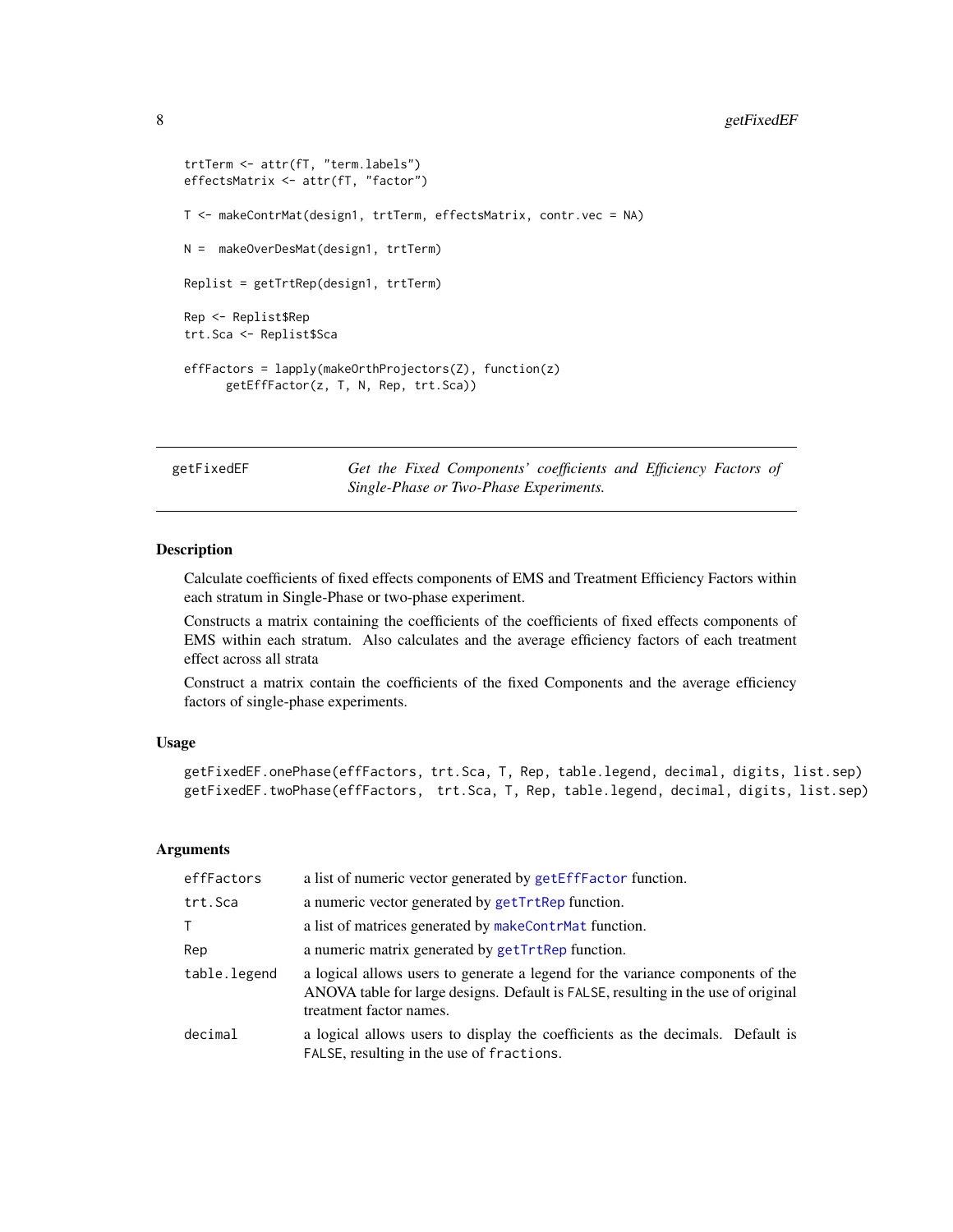# getFixedEF 9

## Details

The function uses the efficiency factors generated by getEffFactor to calculated the coefficients of fixed Effects components of EMS and insert the treatment efficiency factor within each stratum.

The complication arise in giving the row names of the matrix for the source of variation in the ANOVA table.

# Value

A matrix.

#### Author(s)

Kevin Chang

```
design1 <- local({
  Ani = as.factor(LETTERS[c(1,2,3,4,
                            5,6,7,8)])
  Trt = as.factor(letters[c(1,1,1,1,
                            2,2,2,2)])
  data.frame(Ani, Trt)
})
blk.str <- "Ani"
rT <- terms(as.formula(paste("~", blk.str, sep = "")), keep.order = TRUE)
blkTerm = attr(rT,"term.labels")
Z <- makeBlkDesMat(design1, blkTerm)
trt.str <- "Trt"
fT <- terms(as.formula(paste("~", trt.str, sep = "")), keep.order = TRUE) #fixed terms
trtTerm <- attr(fT, "term.labels")
effectsMatrix <- attr(fT, "factor")
T <- makeContrMat(design1, trtTerm, effectsMatrix, contr.vec = NA)
N <- makeOverDesMat(design1, trtTerm)
Replist = getTrtRep(design1, trtTerm)
Rep <- Replist$Rep
trt.Sca <- Replist$Sca
```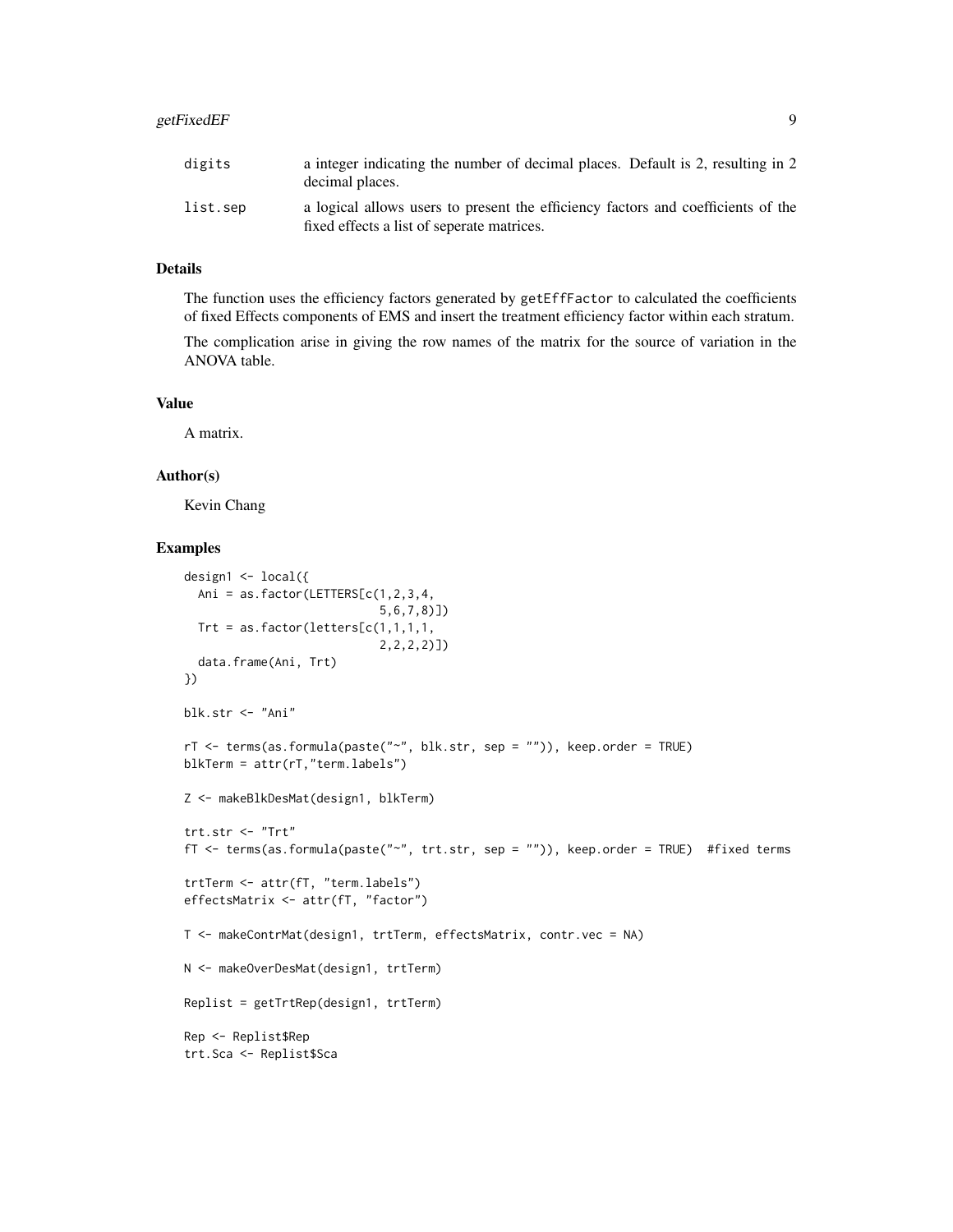```
effFactors = lapply(makeOrthProjectors(Z), function(z) getEffFactor(z, T, N, Rep, trt.Sca))
```

```
effFactors <- effFactors[sort(1:length(effFactors), decreasing=TRUE)]
```

```
getFixedEF.onePhase(effFactors = effFactors, trt.Sca = trt.Sca, T = T, Rep = Rep,
table.legend = FALSE, decimal = FALSE, digits = 2, list.sep = TRUE)
```
getTrtCoef *Get the Treatment Coefficients*

#### Description

Compute the overll coefficients every treatment term including the interaction.

#### Usage

```
getTrtCoef(design.df, trtTerm)
```
# Arguments

| design.df | a data frame containing the experimental design. Requires every column be a<br>factor.                 |
|-----------|--------------------------------------------------------------------------------------------------------|
| trtTerm   | a vector of character containing the labels of the treatment terms in the model<br>generated by terms. |

#### Value

The numeric vector.

#### Author(s)

Kevin Chang

```
design1 \leftarrow local(f)Ani = as.factor(LETTERS[c(1,2,3,4,
                             5,6,7,8)])
 Trt = as.factor(letters[c(1,1,1,1,
                             2,2,2,2)])
  data.frame(Ani, Trt)
})
trt.str = "Trt"
fT = terms(as.formula(paste("~", trt.str, sep = "")), keep.order = TRUE) #fixed terms
```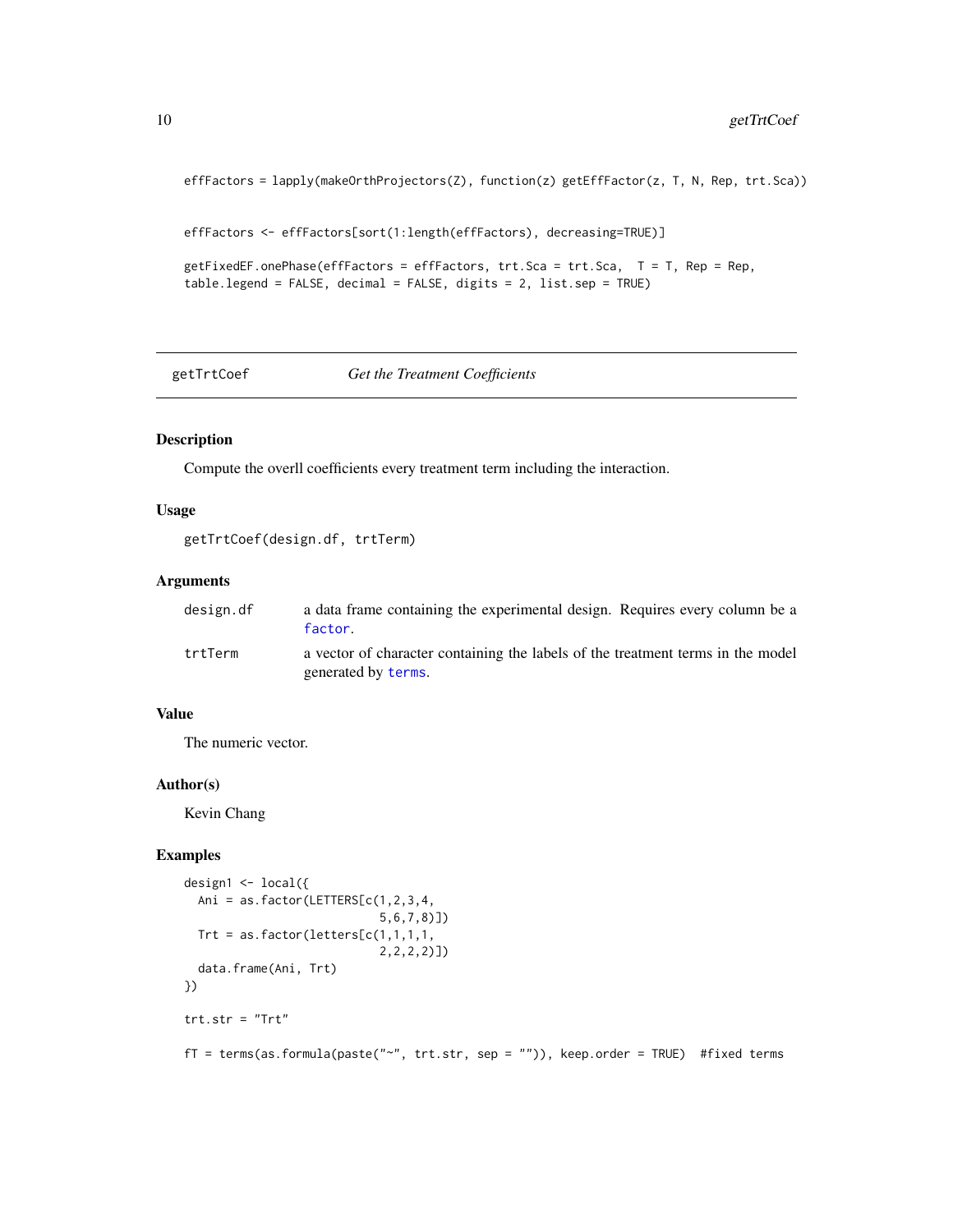#### <span id="page-10-0"></span> $getTr{}$ Rep 11

```
trtTerm = attr(fT,"term.labels")
effectsMatrix = attr(fT,"factor")
trt.Coef = getTrtCoef(design1, trtTerm)
```
<span id="page-10-1"></span>getTrtRep *Calculate the Treatment Replication number*

### Description

Calculate the replication number of every treatment term including the interaction. This is used to compute the treatment efficiency factors.

# Usage

```
getTrtRep(design.df, trtTerm)
```
# Arguments

| design.df | a data frame containing the experimental design. Requires every column be a<br>factor.                     |
|-----------|------------------------------------------------------------------------------------------------------------|
| trtTerm   | a vector of character containing the labels of the treatment terms in the model<br>generated by the terms. |

# Value

A list containing two objects. The first object is a matrix called Rep which contains the replication numbers, where the rows correspond to each treatment combination and the columns correspond to the treatment factors, i.e. the replication number with respect to each treatment factor based on the treatment combination. The second object called Sca which is a numeric vector for computing a coefficients of the fixed effect parameter in EMS.

#### Author(s)

Kevin Chang

#### References

John J, Williams E (1987). *Cyclic and computer generated Designs*. Second edition. Chapman & Hall.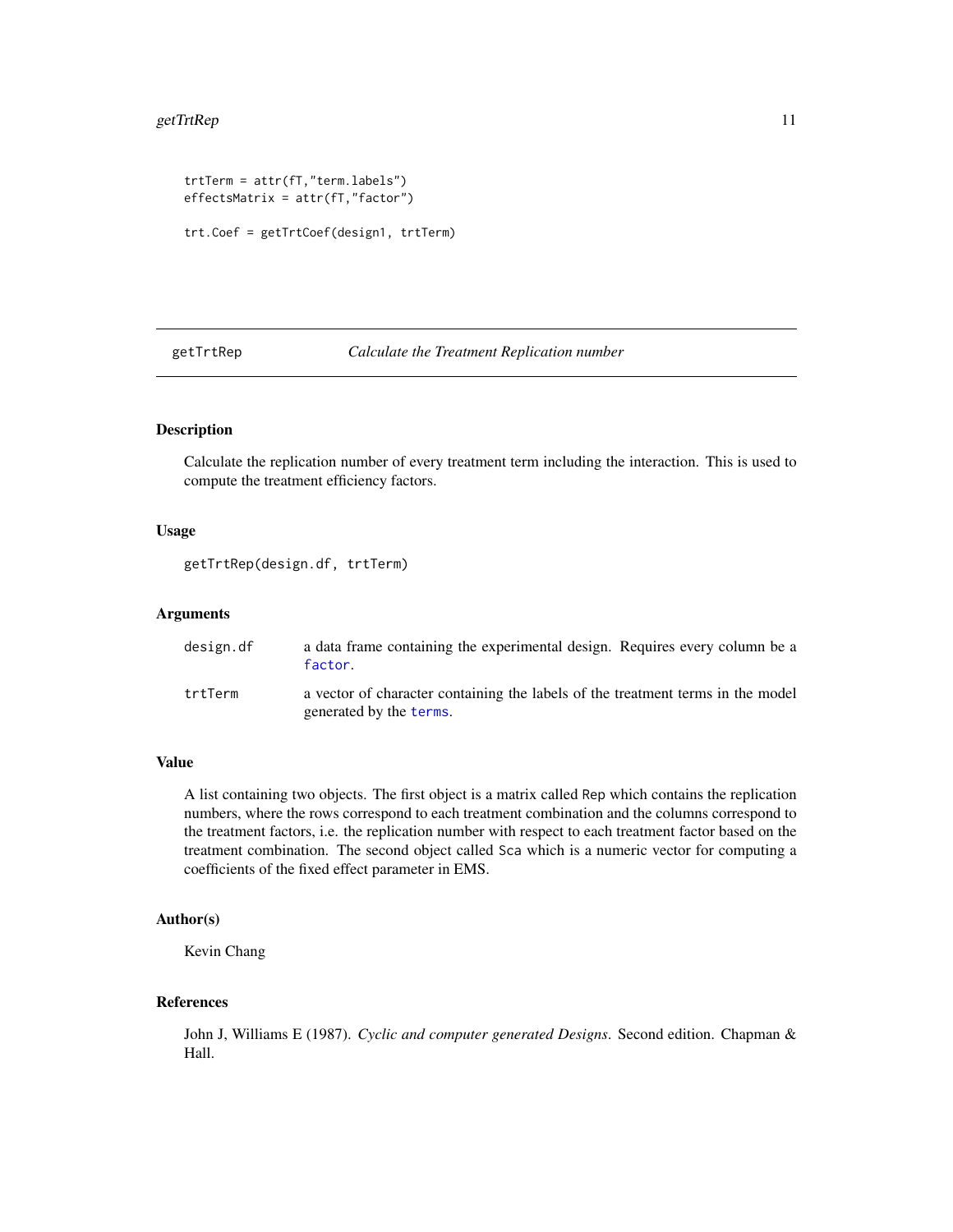## Examples

```
design1 <- local({
  Ani = as.factor(LETTERS[c(1,2,3,4,
                            5,6,7,8)])
 Trt = as.factor(letters[c(1,1,1,1,
                            2,2,2,2)])
  data.frame(Ani, Trt)
})
trt.str = "Trt"fT = terms(as.formula(paste("~", trt.str, sep = "")), keep.order = TRUE) #fixed terms
trtTerm = attr(fT,"term.labels")
effectsMatrix = attr(fT, "factor")getTrtRep(design1, trtTerm)
```
<span id="page-11-1"></span>getVMat.onePhase *Get the Variance Matrices for Sngle-Phase or Two-Phase experiment*

# <span id="page-11-2"></span>Description

Construct the matrix for each variance components for the single-phase or two-phase experiment.

#### Usage

```
getVMat.onePhase(Z.Phase1, design.df, var.comp = NA)
getVMat.twoPhase(Z.Phase1, Z.Phase2, design.df, var.comp = NA)
```
#### Arguments

| Z.Phase1  | a list of block design matrix from make BlkDesMat function from Phase 1 block<br>structure.                                                                                                                                                                                                                                                                                                                                                      |
|-----------|--------------------------------------------------------------------------------------------------------------------------------------------------------------------------------------------------------------------------------------------------------------------------------------------------------------------------------------------------------------------------------------------------------------------------------------------------|
| Z.Phase2  | a list of block design matrix from make Blk Des Mat function from Phase 2 block<br>structure.                                                                                                                                                                                                                                                                                                                                                    |
| design.df | a data frame containing the experimental design. Requires every column be a<br>factor.                                                                                                                                                                                                                                                                                                                                                           |
| var.comp  | a vector of characters containing the variance components of interest this allows<br>the user to specify the variance components to be shown on the ANOVA table.<br>This also allows the user to specify artificial stratum to facilitate decomposi-<br>tion. Default is NA, which uses every random factor as the variance components<br>with the first phase's variance components in appear before the second phase's<br>variance components. |

<span id="page-11-0"></span>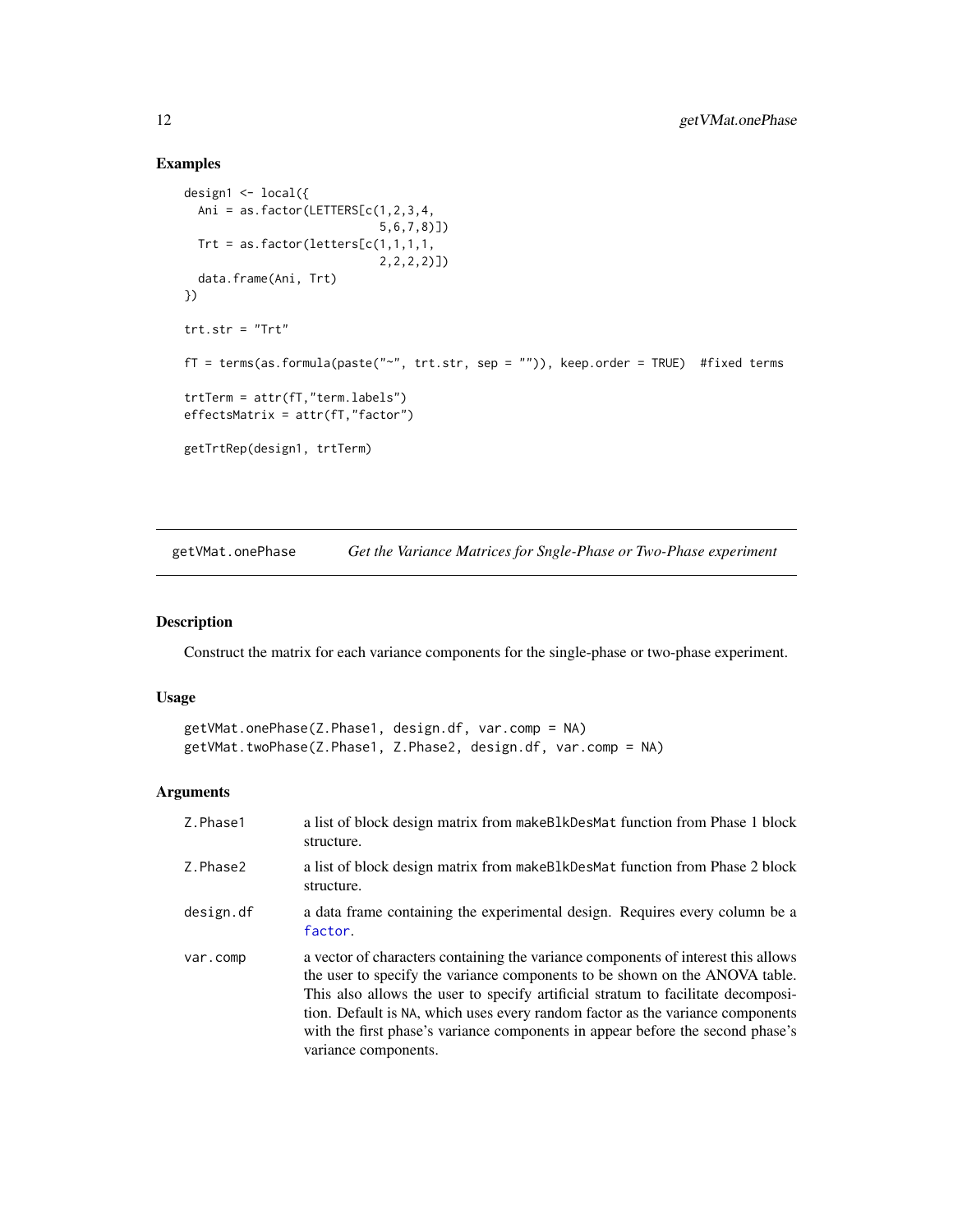getVMat.onePhase 13

#### Value

A list of matrices.

# Author(s)

Kevin Chang

```
design1 <- local({
   Ani = as.factor(LETTERS[c(1,2,3,4,
                              5,6,7,8)])
   Trt = as.factor(letters[c(1,1,1,1,
                              2,2,2,2)])
    data.frame(Ani, Trt)
  })
    blk.str = "Ani"rT = terms(as.formula(paste("~", blk.str, sep = "")), keep.order = TRUE)
    blkTerm = attr(rT,"term.labels")
Z = makeBlkDesMat(design1, rev(attr(rT,"term.labels")))
   V = getVMat.onePhase(Z, design1)
   design2 <- local({
  Run = as.factor(rep(1:4, each = 4))Ani = as.factor(LETTERS[c(1,2,3,4,5,6,7,8,
                            3,4,1,2,
                            7,8,5,6)])
  Tag = as.factor(c(114,115,116,117)[rep(1:4, 4)])
  Trt = as.factor(letters[c(1,2,1,2,2,1,2,1,
                            1,2,1,2,
                            2,1,2,1)])
  data.frame(Run, Ani, Tag, Trt)
})
    blk.str1 = "Ani"blk.str2 = "Run"rT1 = terms(as.formula(paste("~", blk.str1, sep = "")), keep.order = TRUE)
#random terms phase 1
rT2 = terms(as.formula(paste("~", blk.str2, sep = "")), keep.order = TRUE)
#random terms phase 2
blkTerm1 = attr(rT1,"term.labels")
blkTerm2 = attr(rT2,"term.labels")
Z1 = makeBlkDesMat(design2, rev(blkTerm1))
```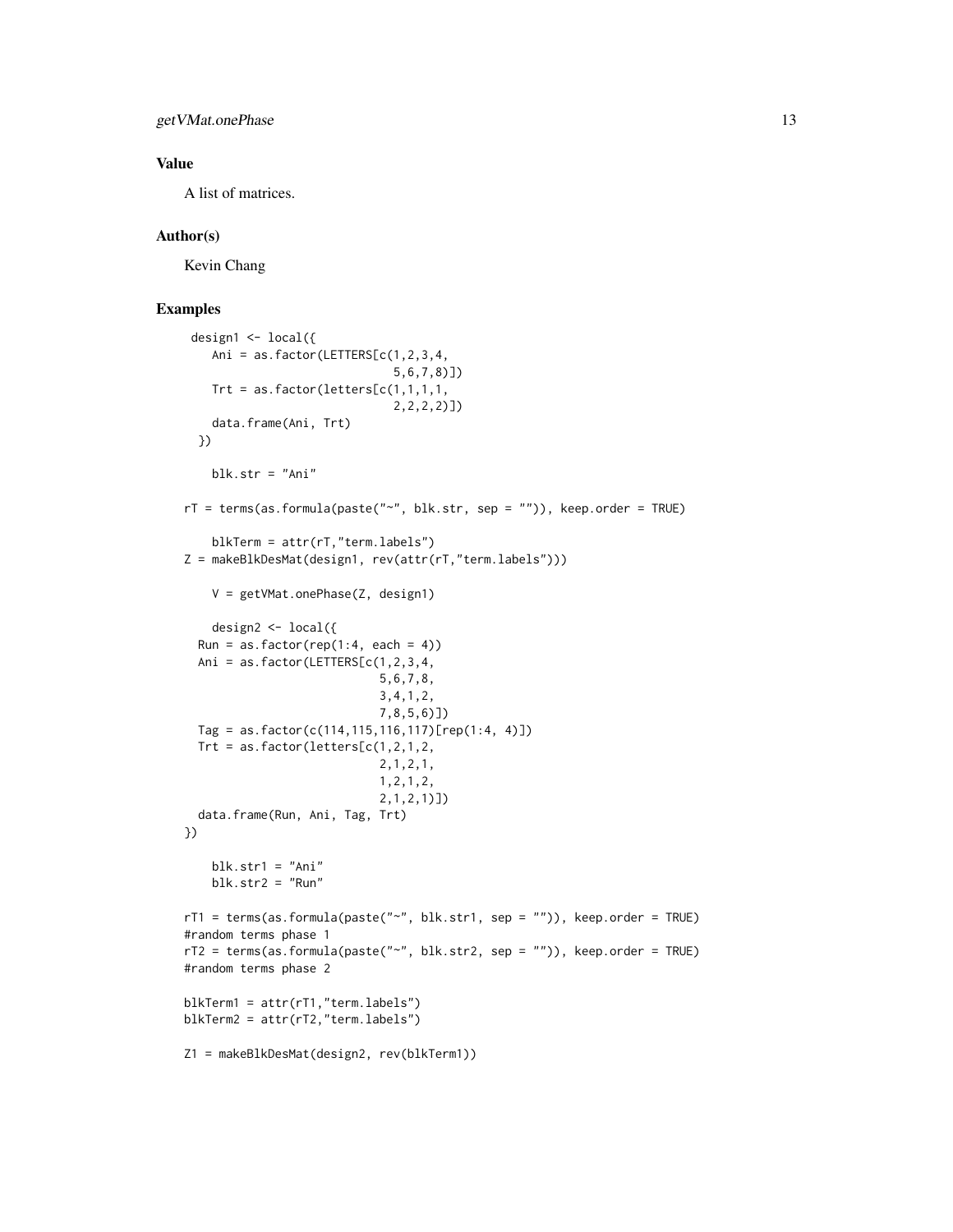```
Z2 = makeBlkDesMat(design2, rev(blkTerm2))
```
V = getVMat.twoPhase(Z1, Z2, design2, var.comp = NA)

identityMat *Identity Matrix*

# Description

Construct an identity matrix.

#### Usage

identityMat(n)

# Arguments

n a numeric describes the dimension of the identity matrix.

# Value

This function returns a matrix with the diagonal elements equal to one and the off-diagonal elements equal to zero.

#### Author(s)

Kevin

#### References

John J, Williams E (1987). *Cyclic and computer generated Designs*. Second edition. Chapman & Hall.

# See Also

[diag](#page-0-0)

# Examples

identityMat(10)

<span id="page-13-0"></span>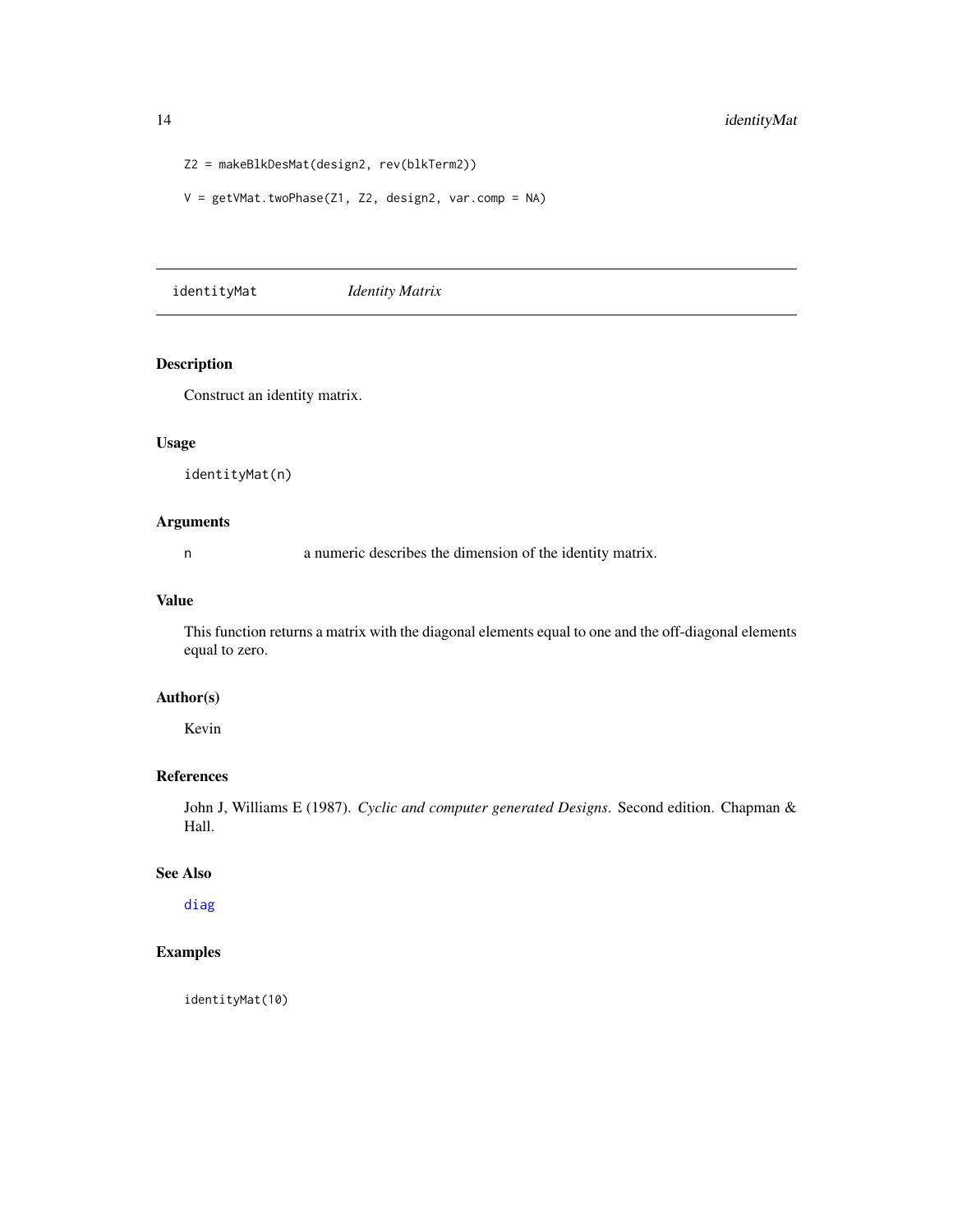<span id="page-14-1"></span><span id="page-14-0"></span>

#### Description

Perform the information decomposition for either the block or treatment effects within a single stratum.

#### Usage

infoDecompMat(z, T, N)

# Arguments

| z | a matrix containing the orthogonal projector for a single stratum generated by<br>makeOrthProjectors. |
|---|-------------------------------------------------------------------------------------------------------|
|   | a list of contrast matrices generated by makeContrMat.                                                |
| N | a matrix containing the design matrix generated by makeOverDesMat.                                    |

#### Details

The main purpose of this function is to construct a list of resultant matrices associated with each source of variation after the information decomposition.

This list of matrices are then used to compute the coefficient of the variance components in the expected mean squares.

#### Value

A list of matrices.

#### Author(s)

Kevin Chang

```
design1 <- local({
  Ani = as.factor(LETTERS[c(1,2,3,4,
                            5,6,7,8)])
  Trt = as.factor(letters[c(1,1,1,1,
                            2,2,2,2)])
  data.frame(Ani, Trt)
})
blk.str = "Ani"
rT = terms(as.formula(paste("~", blk.str, sep = "")), keep.order = TRUE)
blkTerm = attr(rT,"term.labels")
```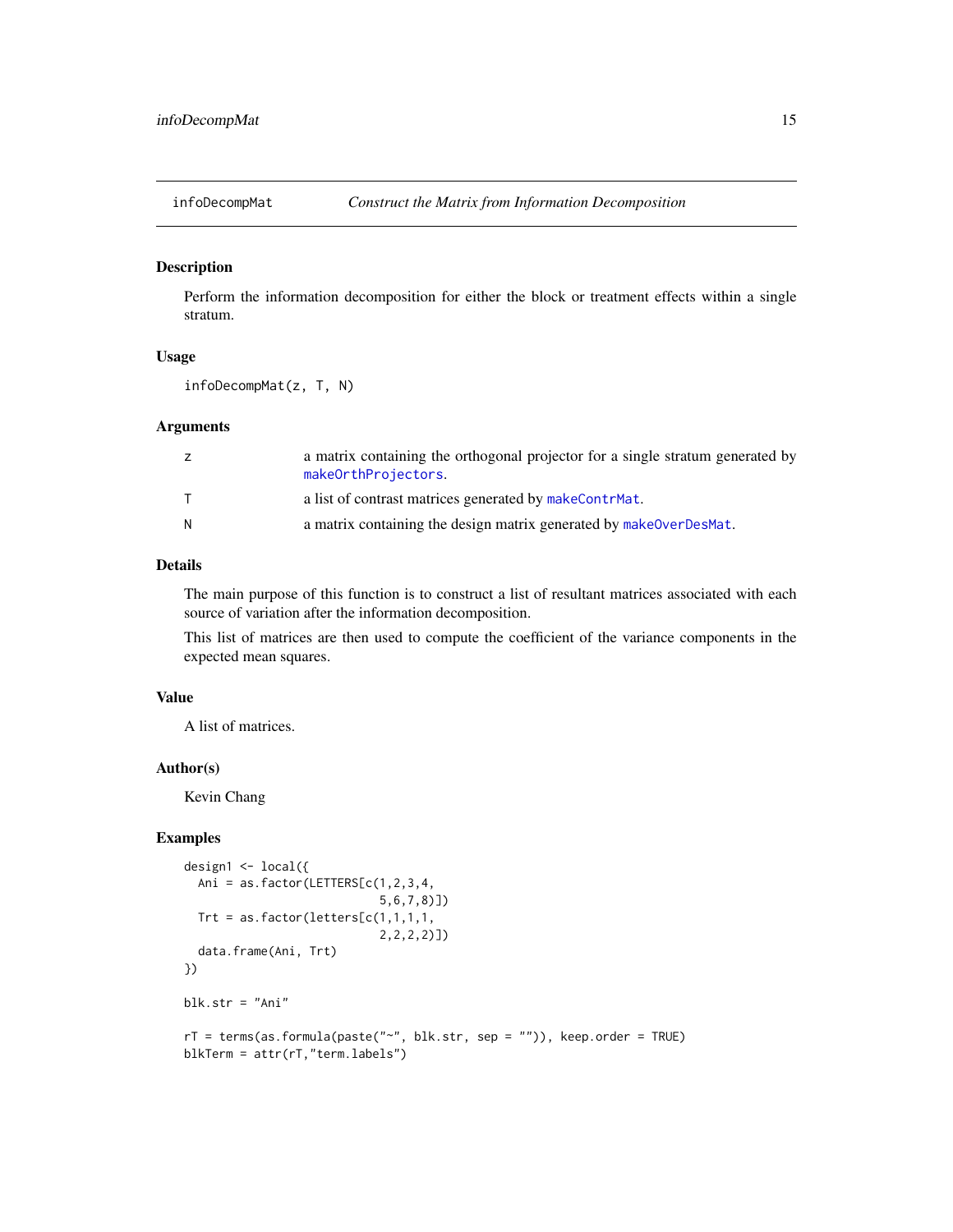```
Z = makeBlkDesMat(design1, blkTerm)
Pb = makeOrthProjectors(Z)
trt.str = "Trt"
fT <- terms(as.formula(paste("~", trt.str, sep = "")), keep.order = TRUE) #fixed terms
trtTerm <- attr(fT, "term.labels")
effectsMatrix <- attr(fT, "factor")
T <- makeContrMat(design1, trtTerm, effectsMatrix, contr.vec = NA)
N = makeOverDesMat(design1, trtTerm)
infoDecompMat(Pb[[1]], T, N)
```
invInfMat *Invert the Information Matrix*

#### Description

Using the eigenvalue decomposition method to invert the information matrix.

#### Usage

invInfMat(C, N, T)

#### Arguments

| C | a matrix of block projector for a single stratum.                                                       |
|---|---------------------------------------------------------------------------------------------------------|
| N | a matrix representation the smallest unit of block or treatment effects generated<br>by makeOverDesMat. |
|   | a list of contrast matrices from makeContrMat.                                                          |

#### Value

This function returns a matrix.

#### Author(s)

Kevin Chang

# References

Nelder JA (1965b). "The Analysis of Randomized Experiments with Orthogonal Block Structure. II. Treatment Structure and the General Analysis of Variance." *Proceedings of the Royal Society of London. Series A, Mathematical and Physical Sciences*, 283(1393), 163-178.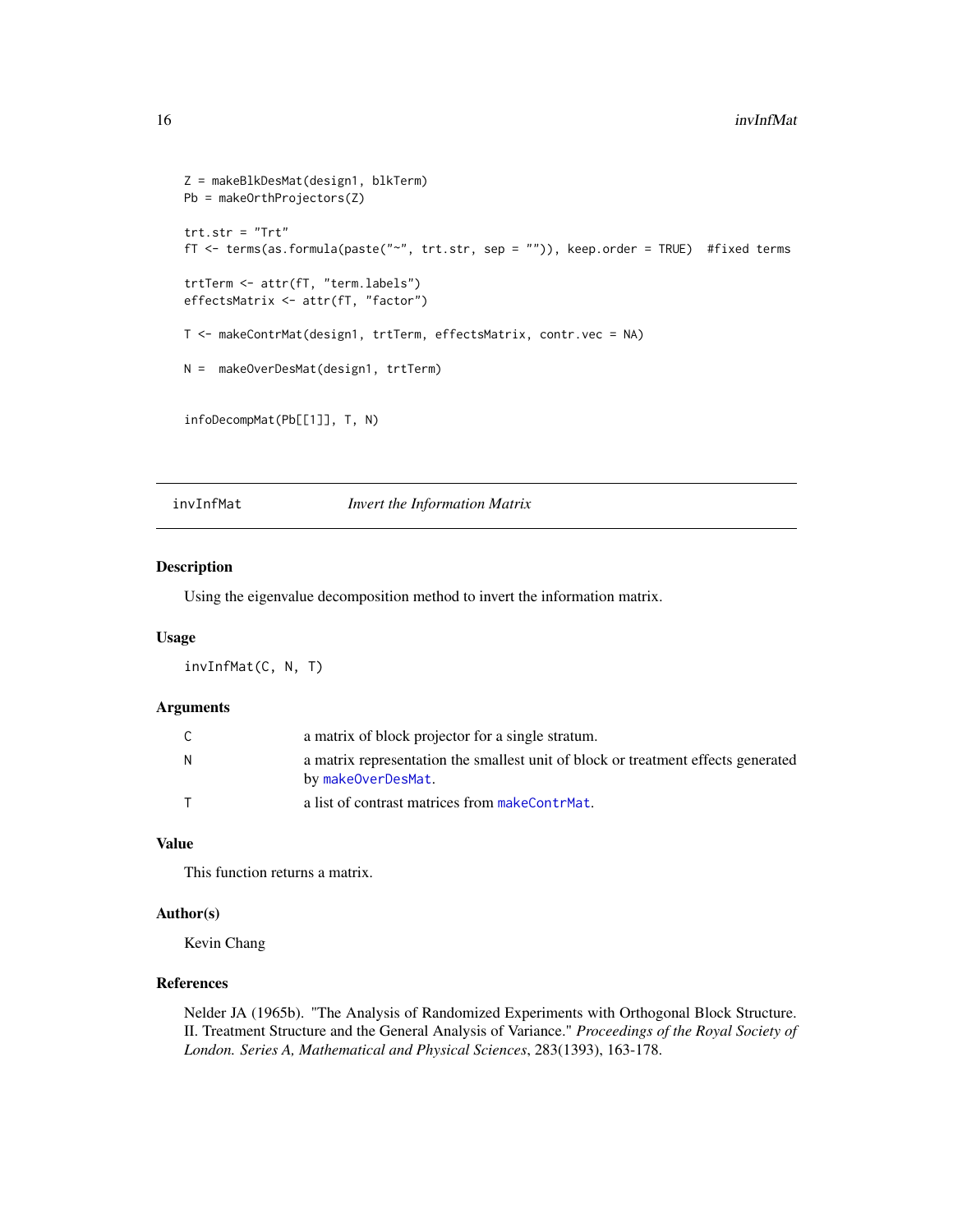# <span id="page-16-0"></span>Examples

```
m <- matrix(rnorm(10), 10, 10)
invInfMat(m, identityMat(10), identityMat(10))
```
# J *Identity Matrix Minus Averging Matrix*

# Description

Construct a square matrix which the identity matrix minus the averging matrix.

# Usage

 $J(n)$ 

# Arguments

n a numeric describes the dimension of the square matrix.

# Value

This function return a square matrix which the identity matrix minus the averging matrix.

# Author(s)

Kevin Chang

# Examples

J(10)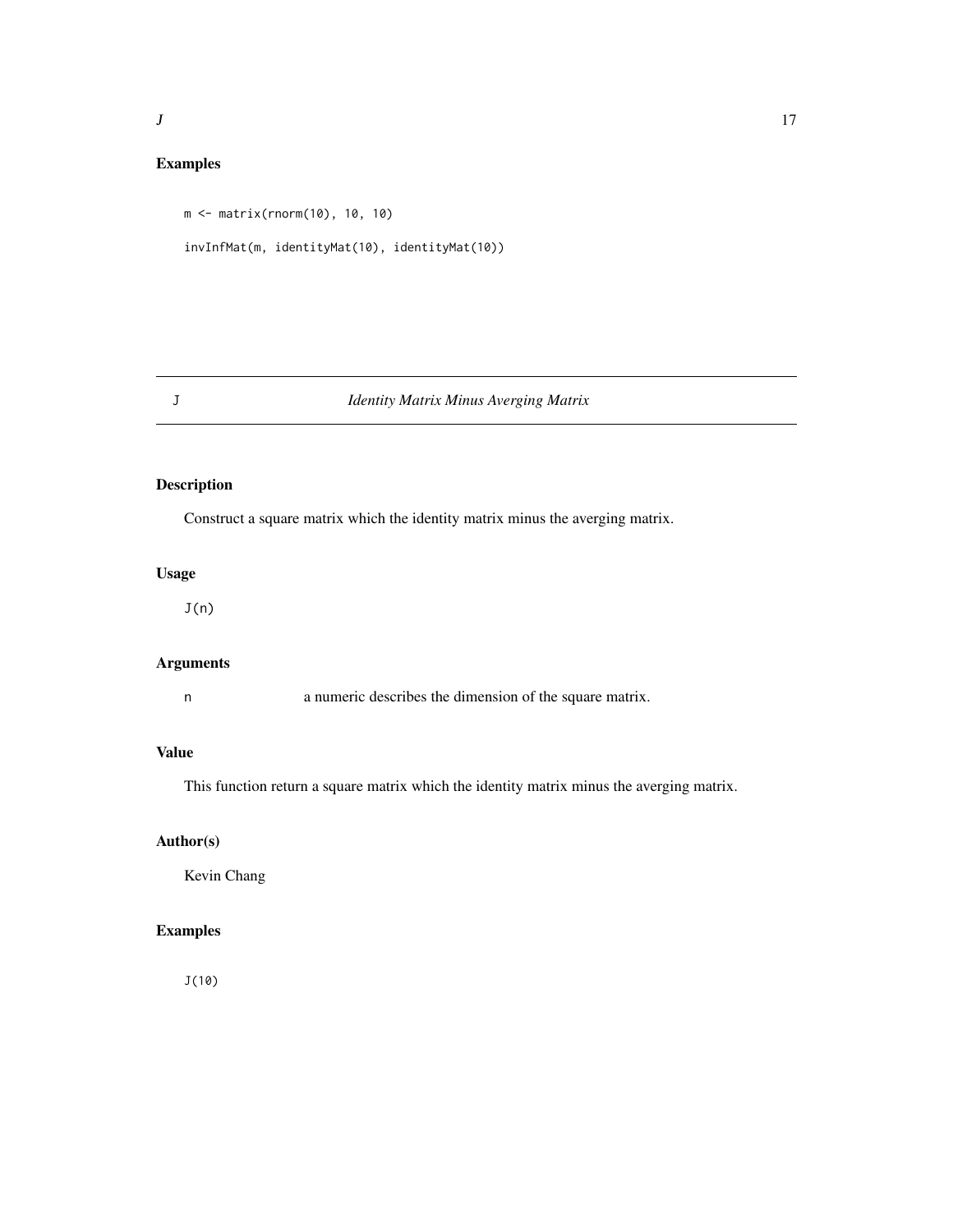# Description

Construct a n-by-n averaging matrix.

# Usage

K(n)

#### Arguments

n a numeric describes the dimension of the averaging matrix.

# Value

This function returns a  $n \times n$  square matrix with all elements equal 1/n.

# Author(s)

Kevin Chang

#### References

John J, Williams E (1987). *Cyclic and computer generated Designs*. Second edition. Chapman & Hall.

#### Examples

K(10)

<span id="page-17-1"></span>makeBlkDesMat *Construct Block Design Matrix*

# Description

Construct a binary matrix representing the block design. The rows are corrosponding to the observations and the columns are corrosponding to the blocks.

# Usage

makeBlkDesMat(design.df, blkTerm)

<span id="page-17-0"></span>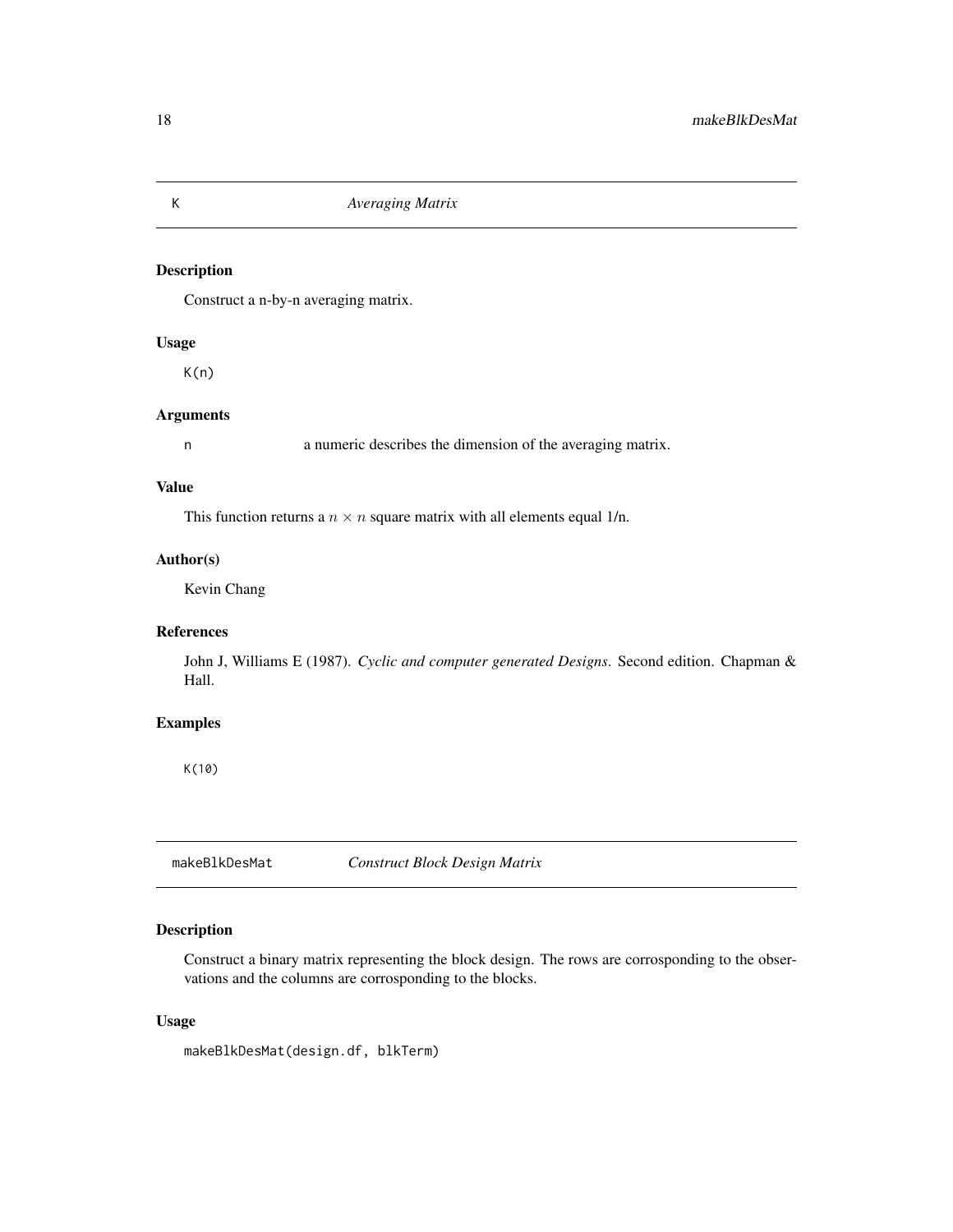#### <span id="page-18-0"></span>makeContrMat 19

#### Arguments

| design.df | a data frame containing the experimental design. Requires every column be a<br>factor.                   |
|-----------|----------------------------------------------------------------------------------------------------------|
| blkTerm   | a vector of charactor containing the labels of the block terms in the model gen-<br>erated by the terms. |

# Value

A list of the binary matrices.

#### Author(s)

Kevin Chang

#### See Also

[terms](#page-0-0)

# Examples

```
design1 <- local({
  Ani = as.factor(LETTERS[c(1,2,3,4,
                            5,6,7,8)])
 Trt = as.factor(letters[c(1,1,1,1,
                            2,2,2,2)])
  data.frame(Ani, Trt)
})
blk.str = "Ani*Trt"
rT = terms(as.formula(paste("~", blk.str, sep = "")), keep.order = TRUE)
blkTerm = attr(rT,"term.labels")
Z = makeBlkDesMat(design1, blkTerm)
```
<span id="page-18-1"></span>makeContrMat *Make Contrast Matrix*

# Description

Construct a list of contrast matrices for block for treatment effects.

# Usage

```
makeContrMat(design.df, effectNames, effectsMatrix, contr.vec)
```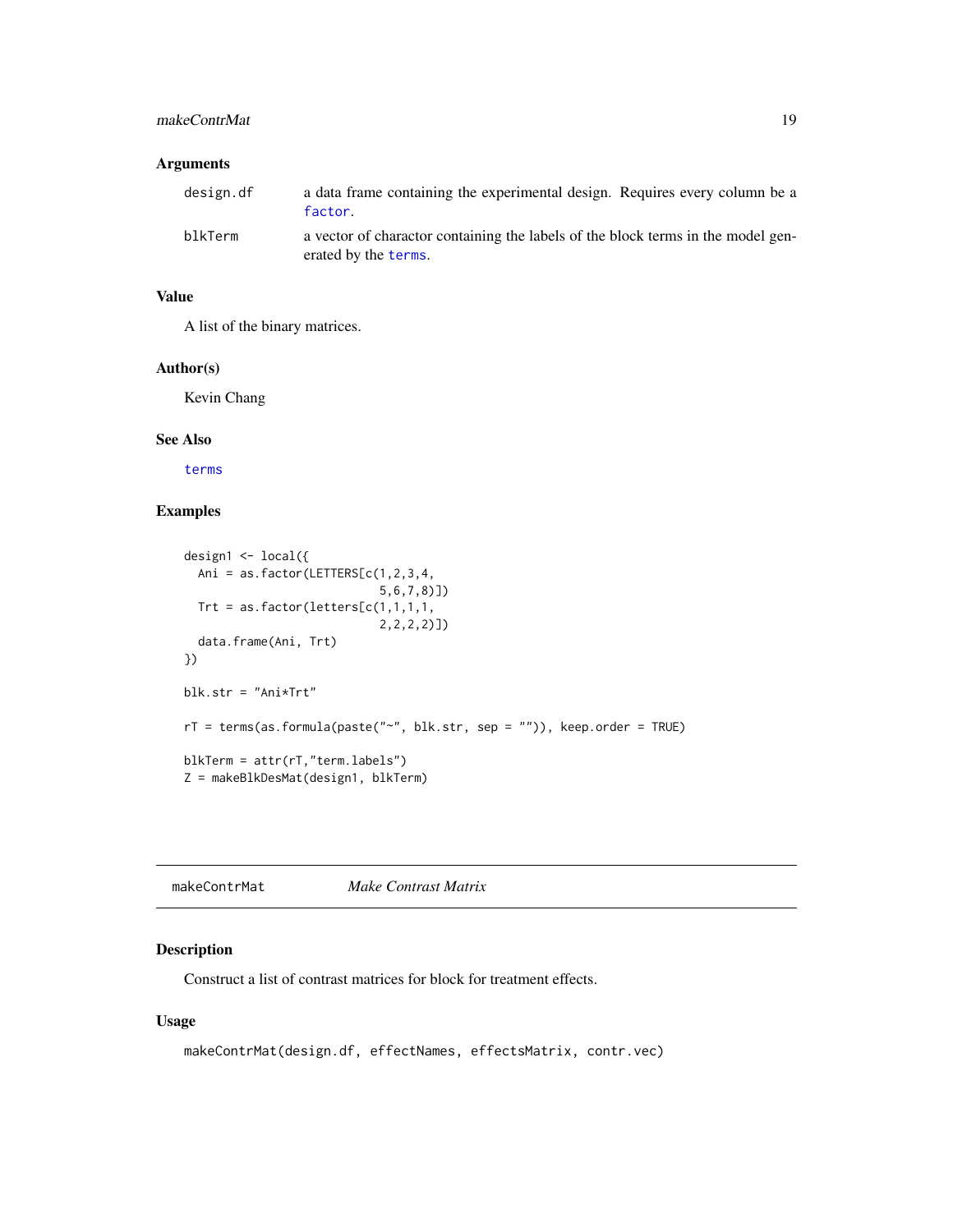#### <span id="page-19-0"></span>**Arguments**

| design.df     | a data frame containing the experimental design. Requires every column be a<br>factor.                                                                                                                                                                                                                                                                                      |
|---------------|-----------------------------------------------------------------------------------------------------------------------------------------------------------------------------------------------------------------------------------------------------------------------------------------------------------------------------------------------------------------------------|
| effectNames   | a vector of character containing the labels of the treatment or block terms in the<br>model generated by the terms.                                                                                                                                                                                                                                                         |
| effectsMatrix | a matrix of variables by terms showing which variables appear in which terms<br>generated by the terms.                                                                                                                                                                                                                                                                     |
| contr.vec     | a list of contrast vectors, this allows the user to specify the contrasts for each<br>treatment or block factor. Note that if this argument is used, it is necessary to<br>specify the contrasts for every treatment or block factor with the same order as<br>effectNames. Default is NA, and the function output the C matrices described<br>by John and Williams (1987). |

### Details

The main purpose of this function is to compute a list of C matrices described by John and Williams (1987). These C matrices are used for the information decomposition for every treatment effect in every stratum of the experiment.

If the user input their own defined contrasts for each treatment effects. This function will then transform the input contrasts to the C matrices for the treatment effects.

For the two-phase experiments, the same method of information decomposition is used for the block effects of Phase 1 experiment in the stratum defined from the block structure of the Phase 2 experiment. Hence, the C matrices for the block effects of Phase 1 experiment can also be constructed using this function.

#### Value

A list of contrast matrices.

# Author(s)

Kevin Chang

#### References

John J, Williams E (1987). *Cyclic and computer generated Designs*. Second edition. Chapman & Hall.

```
design1 \leftarrow \text{local} ({
  Ani = as.factor(LETTERS[c(1, 2, 3, 4,5,6,7,8)])
  Trt = as.factor(leftters[c(1,1,1,1,1,1))2,2,2,2)])
  data.frame(Ani, Trt)
})
```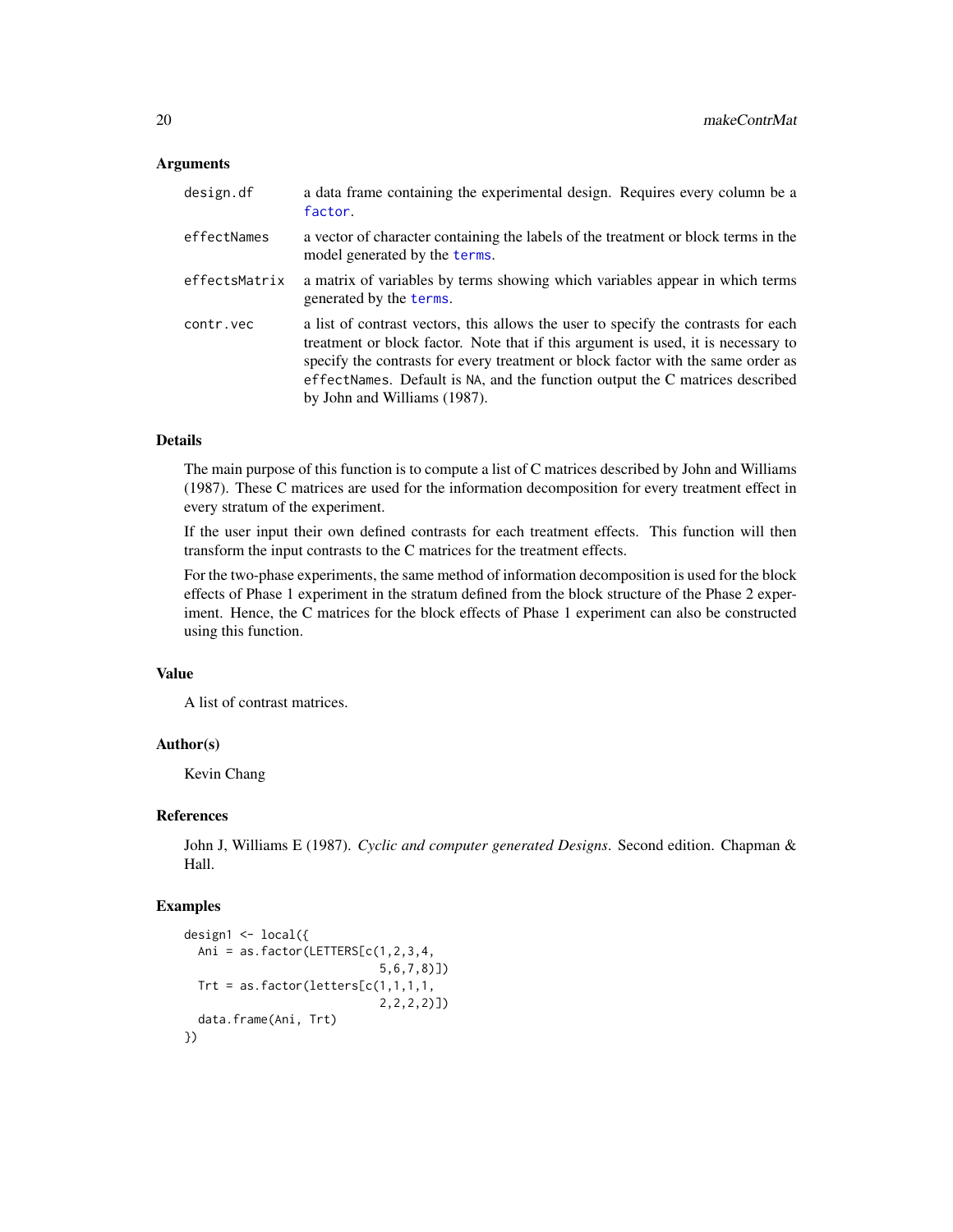#### <span id="page-20-0"></span>makeOrthProjectors 21

```
trt.str = "Trt"fT <- terms(as.formula(paste("~", trt.str, sep = "")), keep.order = TRUE) #fixed terms
trtTerm <- attr(fT, "term.labels")
effectsMatrix <- attr(fT, "factor")
T <- makeContrMat(design1, trtTerm, effectsMatrix, contr.vec = NA)
#Fit each treatment contrasts as a vector seperately
Trt1 <- rep(c(1, -1), each = 4)Trt2 \leq -\text{rep}(c(1, -1), \text{ time } = 4)Trt3 <- Trt1*Trt2
T <- makeContrMat(design1, trtTerm, effectsMatrix,
      contr.vec = list(Trt = list(Trt1 = Trt1, Trt2 = Trt2, Trt3 = Trt3)))
```
<span id="page-20-1"></span>makeOrthProjectors *Construct Orthogonal Projector Matrices*

#### **Description**

Construct a list of orthogonal projector matrices corresponding to all strata of the experiment.

#### Usage

```
makeOrthProjectors(BlkDesList)
```
#### Arguments

BlkDesList a list of block design matrices generated by [makeBlkDesMat](#page-17-1).

#### Details

The strata decomposition is performed within this function. The first step is to convert the list of block design matrices generated by [makeBlkDesMat](#page-17-1) to projection matrices using [projMat](#page-22-1). The second step is to use these projection matrices to project the raw data vector from one stratum to next stratum of the experiment; the resulting matrix corresponds to each stratum is the orthogonal projector matrix of the given stratum.

#### Value

A list containing matrices.

#### Author(s)

Kevin Chang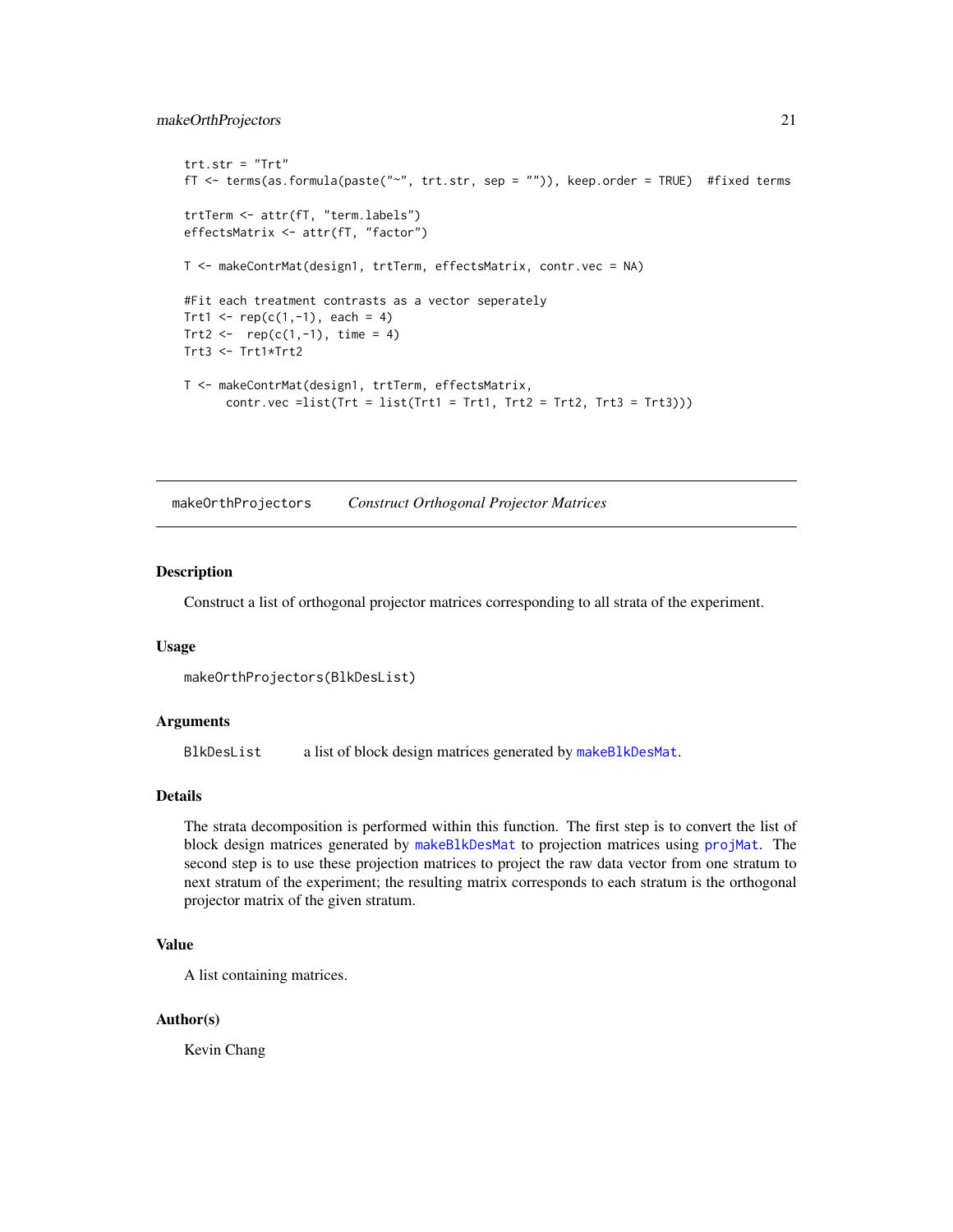#### <span id="page-21-0"></span>Examples

```
design1 <- local({
  Ani = as.factor(LETTERS[c(1,2,3,4,
                            5,6,7,8)])
  Trt = as.factor(leftters[c(1,1,1,1,1,2,2,2,2)])
  data.frame(Ani, Trt)
})
blk.str = "Ani"
rT = terms(as.formula(paste("~", blk.str, sep = "")), keep.order = TRUE)
blkTerm = attr(rT,"term.labels")
Z = makeBlkDesMat(design1, blkTerm)
Pb = makeOrthProjectors(Z)
```
<span id="page-21-1"></span>makeOverDesMat *Construct the Overall Treatment or Block design Matrix*

#### **Description**

Construct the treatment or block matrix of the smallest unit based from the experimental design.

#### Usage

makeOverDesMat(design.df, effectNames)

#### Arguments

| design.df   | a data frame containing the experimental design. Requires every column be a<br>factor.                              |
|-------------|---------------------------------------------------------------------------------------------------------------------|
| effectNames | a vector of charactor containing the labels of the treatment or block terms in the<br>model generated by the terms. |

#### Details

The main purpose this matrix is used in information decomposition. For the factorial experiment, this matrix is typeically the treatment design matrix associated with the interaction effects, because the interaction effects are the smallest unit for the treatment effects.

For the two-phase experiments, the same method of information decomposition is used for the block effects of Phase 1 experiment in the stratum defined from the block structure of the Phase 2 experiment. Hence, the block design matrix of the smallest unit for the block effects of Phase 1 experiment can also be constructed using this function.

#### Value

A matrix where the rows correspond to the observation and columns correspond to the overall combination of the treatment factors or the block factors of the Phase 1 experiment.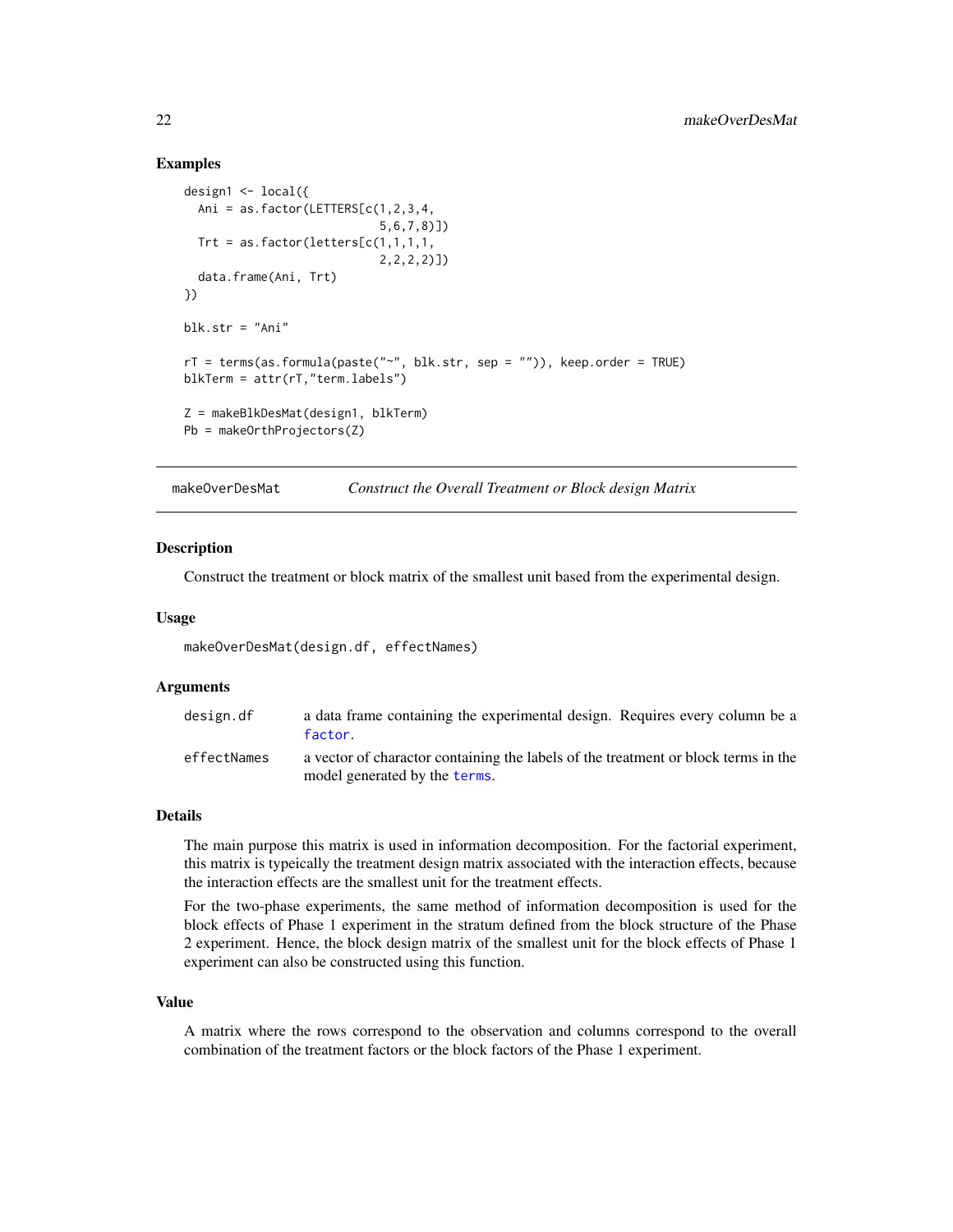#### <span id="page-22-0"></span>projMat 23

# Author(s)

Kevin Chang

#### References

John J, Williams E (1987). *Cyclic and computer generated Designs*. Second edition. Chapman & Hall.

# Examples

```
design1 <- local({
  Ani = as.factor(LETTERS[c(1,2,3,4,
                            5,6,7,8)])
 Trt = as.factor(letters[c(1,1,1,1,
                            2,2,2,2)])
  data.frame(Ani, Trt)
})
trt.str = "Trt"
fT = terms(as.formula(paste("~", trt.str, sep = "")), keep.order = TRUE)
trtTerm = attr(fT,"term.labels")
effectsMatrix = attr(fT,"factor")
makeOverDesMat(design1, trtTerm)
```
<span id="page-22-1"></span>projMat *Construct a Projection Matrix*

#### Description

Compute the projection matrix from a square matrix.

#### Usage

projMat(X)

# Arguments

X a square matrix.

# Value

A square matrix.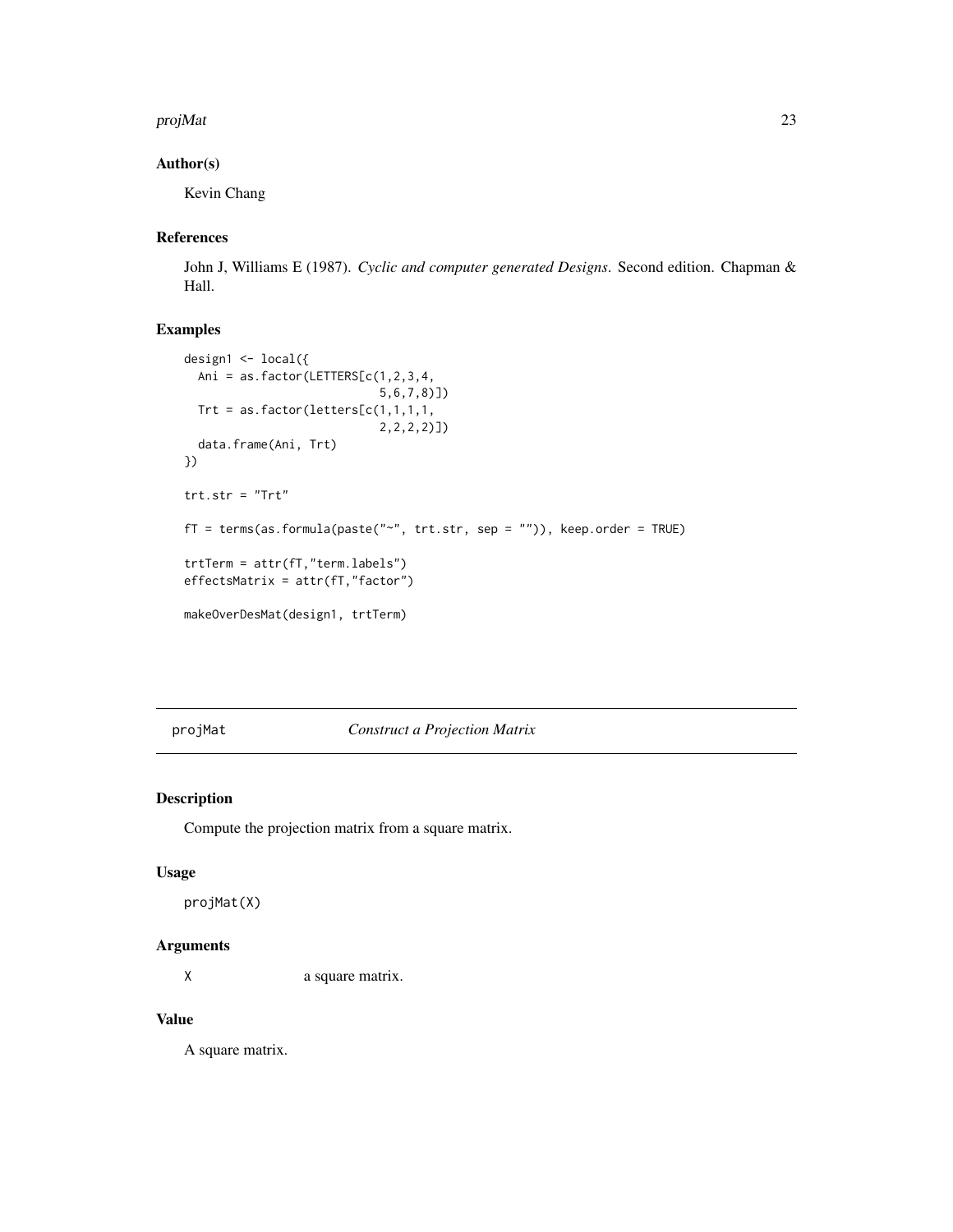#### Author(s)

Kevin Chang

#### Examples

 $m = matrix(1, nrow = 10, ncol = 3)$ projMat(m)

| summaryAovOnePhase | Summarize an Theoretical Analysis of Variance Model of Single-Phase |
|--------------------|---------------------------------------------------------------------|
|                    | Experiments                                                         |

# Description

Computes the coefficients of the variance components for the expected mean squares for singlephase experiments. The function accepts a data frame of the experimental design with the structural formulae of the block and treatment factors. Two tables containing the variance components of the random effects and fixed effects are returned.

# Usage

```
summaryAovOnePhase(design.df, blk.str, trt.str, var.comp = NA,
                   trt.contr = NA, table.legend = FALSE,
                   response = NA, latex = FALSE, fixed.names = NA,
                   decimal = FALSE, digits = 2, list.sep = TRUE)
```
# Arguments

| design.df | a data frame containing the experimental design. Requires every column be a<br>factor. Any punctuation or symbol such as dots or parentheses should be avoid for the o                                                                                                                                                                                     |
|-----------|------------------------------------------------------------------------------------------------------------------------------------------------------------------------------------------------------------------------------------------------------------------------------------------------------------------------------------------------------------|
| blk.str   | a single string of characters containing the structural formula for the block fac-<br>tors using the Wilkinson-Rogers' syntax.                                                                                                                                                                                                                             |
| trt.str   | a single string of characters containing the structural formula for the treatment<br>factors using the Wilkinson-Rogers' syntax.                                                                                                                                                                                                                           |
| var.comp  | a vector of characters containing the variance components of interest this allows<br>the user to specify the variance components to be shown on the ANOVA table.<br>This also allows the user to specify artificial stratum to facilitate decomposition.<br>Default is NA, which uses every random factor as the variance components from<br>random.terms. |
| trt.contr | a list of treatment contrast vectors, this allows the user to specify the contrasts for<br>each treatment factor. Note that if this argument is used, it is necessary to specify<br>the contrasts for every treatment factor with the same order as fixed. terms.<br>Default is NA, which uses the C matrix described by John and Williams (1987).         |

<span id="page-23-0"></span>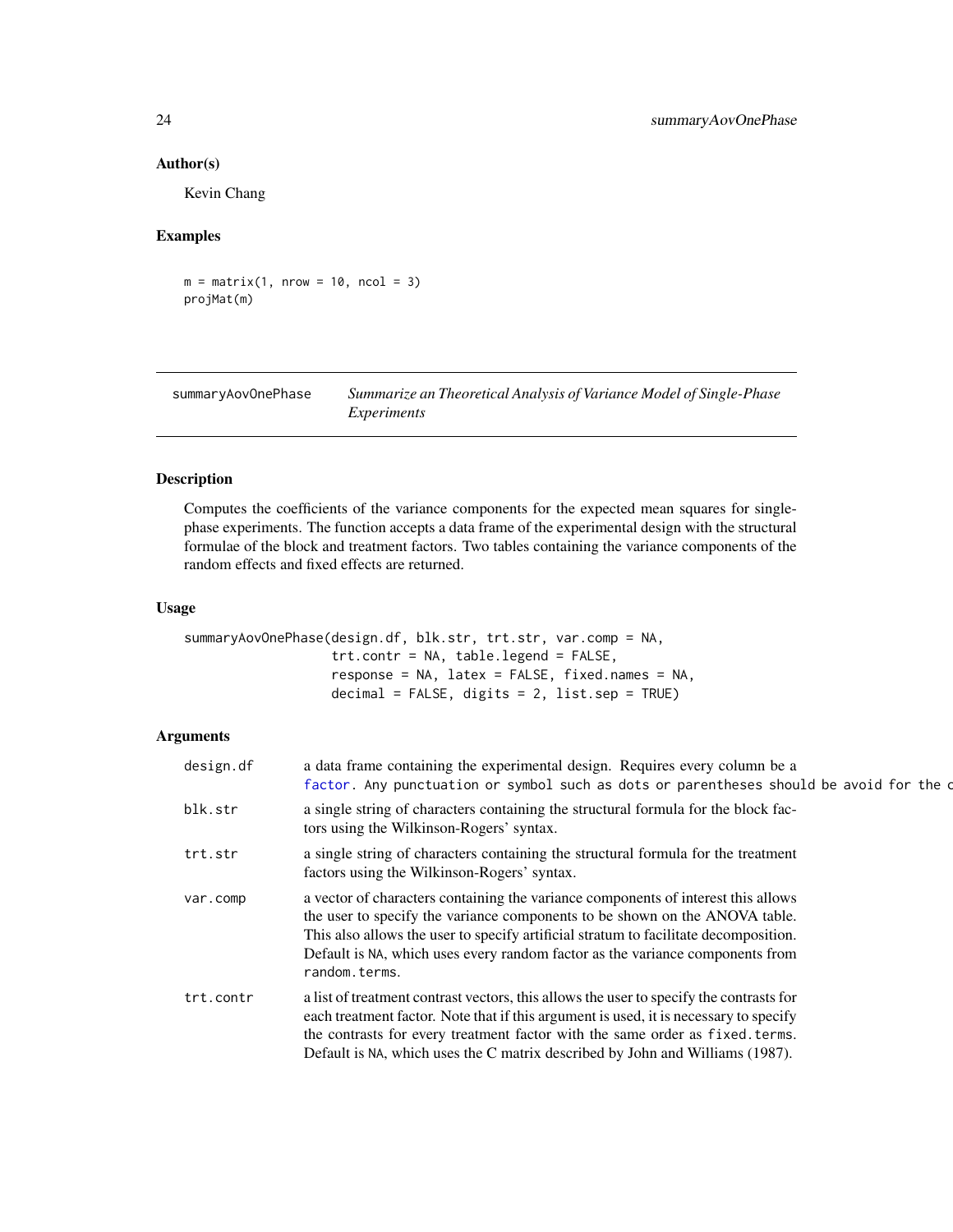<span id="page-24-0"></span>

| table.legend | a logical allows the users to use the legend for the variance components of the<br>ANOVA table for a large design. Default is FALSE, which uses the original<br>names.                                                       |
|--------------|------------------------------------------------------------------------------------------------------------------------------------------------------------------------------------------------------------------------------|
| response     | a numeric vector contains the responses from the experiment.                                                                                                                                                                 |
| latex        | a logical allows the users to output the Latex script to Latex table. Once the La-<br>tex script is generated, it requires the user to install and load two Latex packages:<br>book tabs and bm to compile the Latex script. |
| fixed.names  | a vector of character allows the users to modify symbols for the fixed effects for<br>the Latex outputs.                                                                                                                     |
| decimal      | a logical allows users to display the coefficients as the decimals. Default is<br>FALSE, resulting in the use of function fractions.                                                                                         |
| digits       | a integer indicating the number of decimal places. Default is 2, resulting in 2<br>decimal places.                                                                                                                           |
| list.sep     | a logical allows users to present the efficiency factors and coefficients of the<br>fixed effects a list of seperate matrices. Default is TRUE.                                                                              |

#### Value

The values returned depends on the value of the table.legend argument. If table.legend = FALSE, this function will return a list of two data frames. The first data frame contains the random effects and the second data frame contains the fixed effects. If the table.legend argument is TRUE, then it will return a list containing two lists. The first list consists of a data frame of random effects and a character string for the legend. The second list consists of a data frame of fixed effects and a character string for the legend. If response argument is used, the random effect table will have one extra column with of mean squares computed from the responses from the experiment.

#### Author(s)

Kevin Chang

#### References

John J, Williams E (1987). *Cyclic and computer generated Designs*. Second edition. Chapman & Hall.

Nelder JA (1965b). "The Analysis of Randomized Experiments with Orthogonal Block Structure. II. Treatment Structure and the General Analysis of Variance." *Proceedings of the Royal Society of London. Series A, Mathematical and Physical Sciences*, 283(1393), 163-178.

Wilkinson GN, Rogers CE (1973). "Symbolic Description of Factorial Models for Analysis of Variance." *Applied Statistics*, 22(3), 392-399.

# See Also

[terms](#page-0-0) for more information on the structural formula.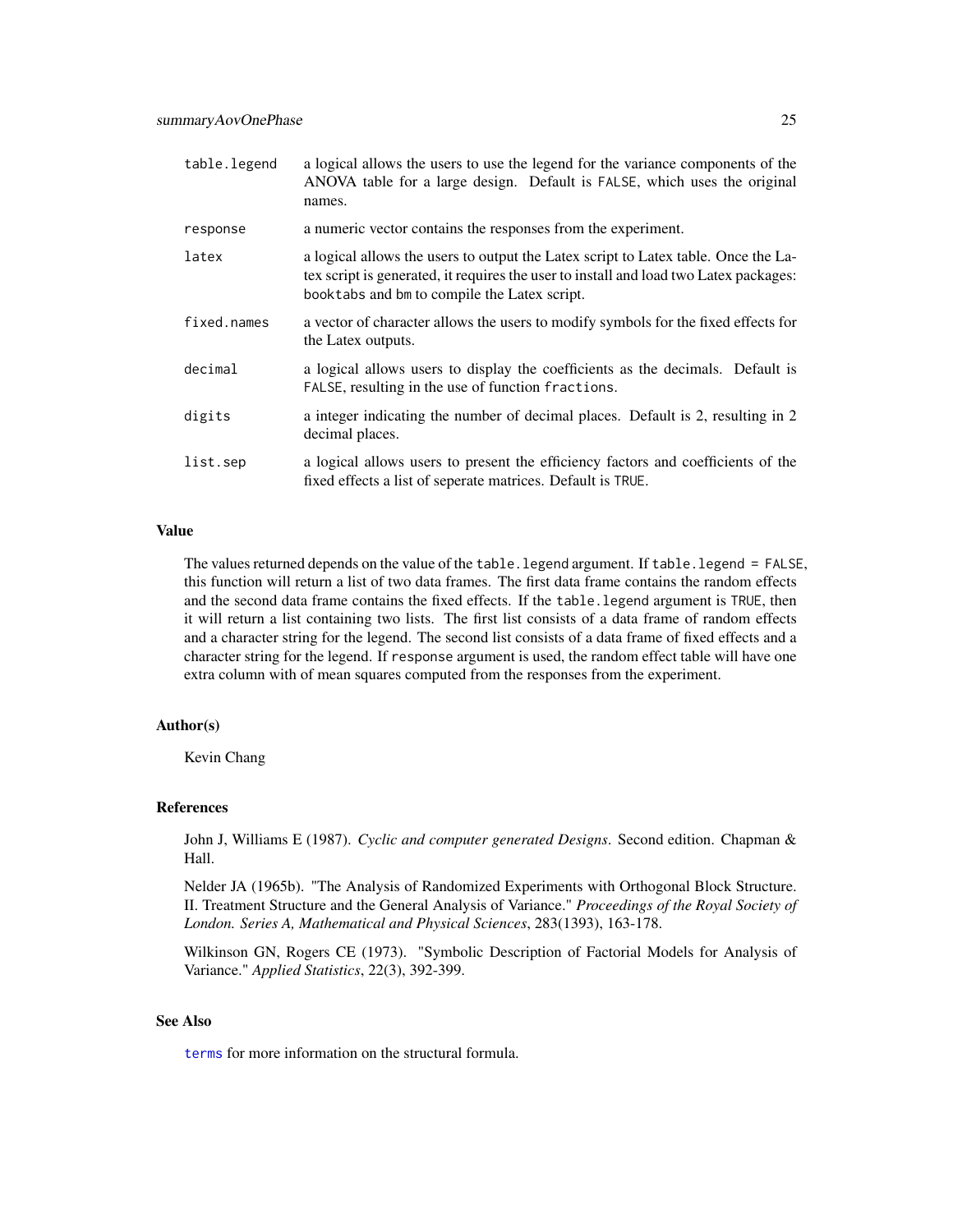# Examples

```
design1 <- local({
  Ani = as.factor(LETTERS[c(1,2,3,4,
                                5,6,7,8)])
  Trt = as.factor(leftters[c(1,1,1,1,1,2,2,2,2)])
  data.frame(Ani, Trt)
})
summaryAovOnePhase(design1, blk.str = "Ani", trt.str = "Trt")
summaryAovOnePhase(design1, blk.str = "Ani", trt.str = "Trt",
\text{latex} = \text{TRUE}, \text{fixed} \cdot \text{new} = \text{c("\\tau"))}
```
summaryAovTwoPhase *Summarize an Theoretical Analysis of Variance Model of Two-Phase Experiments*

# **Description**

Computes the coefficients of the variance components for the expected mean squares for two-phase experiments. The function accepts a data frame of the experimental design with the structural formulae of the block and treatment factors. Two tables containing the variance components of the random effects and fixed effects are returned.

### Usage

```
summaryAovTwoPhase(design.df, blk.str1, blk.str2, trt.str, var.comp = NA,
                   blk.contr = NA, trt.contr = NA, table.legend = FALSE,
                   response = NA, latex = FALSE, fixed.names = NA,
                   decimal = FALSE, digits = 2, list.sep = TRUE)
```
# Arguments

| design.df | a data frame containing the experimental design. Requires every column be a<br>factor. Any punctuation or symbol such as dots or parentheses should be avoid for the o                                                                                                                                                                 |
|-----------|----------------------------------------------------------------------------------------------------------------------------------------------------------------------------------------------------------------------------------------------------------------------------------------------------------------------------------------|
| blk.str1  | a single string of characters containing the structural formula for the block fac-<br>tors of the first-phase experiment using the Wilkinson-Rogers' syntax.                                                                                                                                                                           |
| blk.str2  | a single string of characters containing the structural formula for the block fac-<br>tors of the second-phase experiment using the Wilkinson-Rogers' syntax.                                                                                                                                                                          |
| trt.str   | a single string of characters containing the structural formula for the treatment<br>factors using the Wilkinson-Rogers' syntax.                                                                                                                                                                                                       |
| var.comp  | a vector of characters containing the variance components of interest this allows<br>the user to specify the variance components to be shown on the ANOVA table.<br>This also allows the user to specify artificial stratum to facilitate decomposi-<br>tion. Default is NA, which uses every random factor as the variance components |

<span id="page-25-0"></span>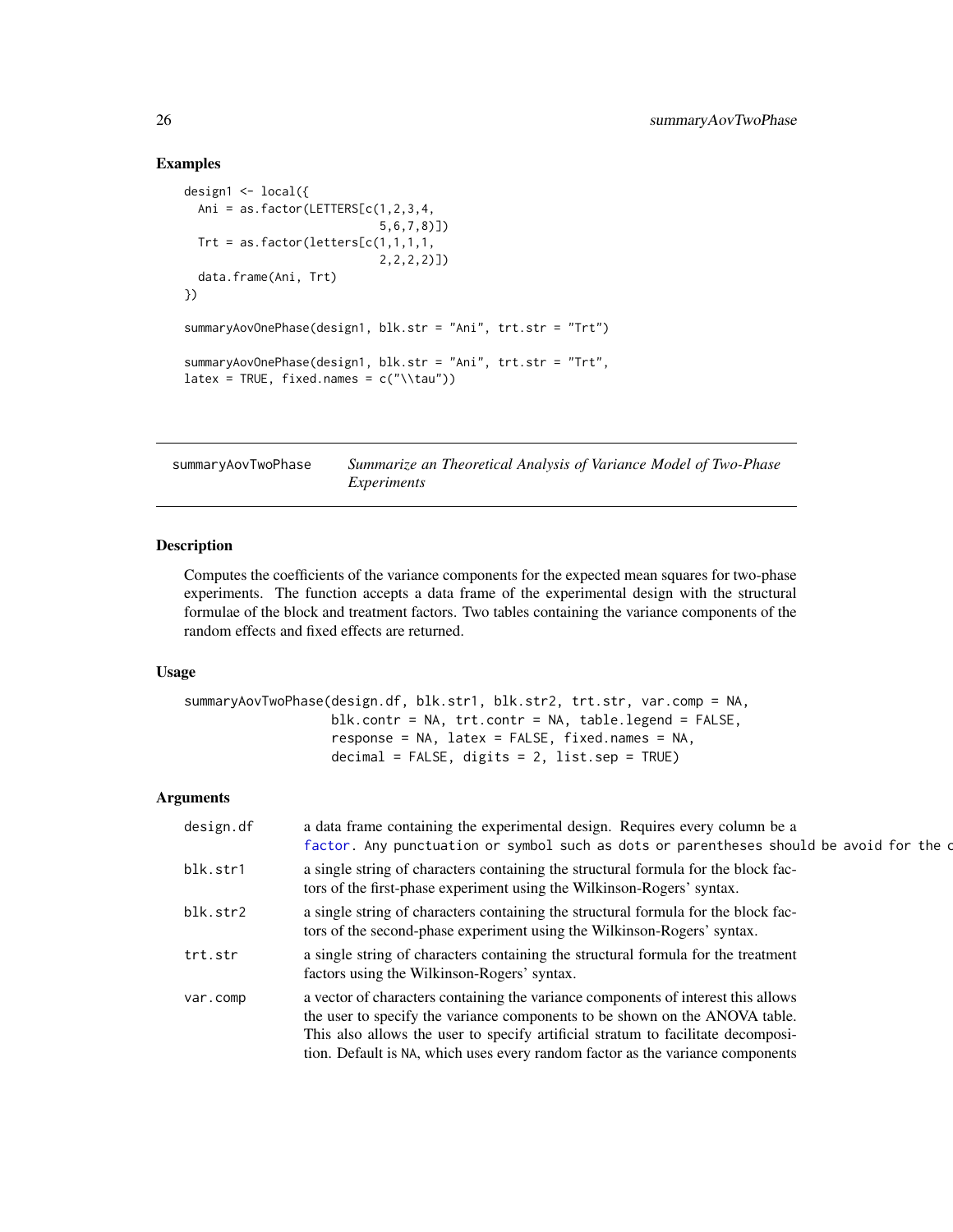with the first phase's variance components in random. terms1 appear before the second phase's variance components in random.terms2.

- blk.contr a list of first-phase block contrast vectors, this allows the user to specify the contrasts for each block factor in the first phase experiment. Note that if this argument is used, it is necessary to specify the contrasts for every treatment factor with the same order as fixed.terms. Default is NA, which uses the C matrix described by John and Williams (1987).
- trt.contr a list of treatment contrast vectors, this allows the user to specify the contrasts for each treatment factor. Note that if this argument is used, it is necessary to specify the contrasts for every treatment factor with the same order as fixed.terms. Default is NA, which uses the C matrix described by John and Williams (1987).
- table.legend a logical allows the users to use the legend for the variance components of the ANOVA table for a large design. Default is FALSE, which uses the original names.
- response a numeric vector contains the responses from the experiment.
- latex a logical allows the users to output the Latex script to Latex table. Once the Latex script is generated, it requires the user to install and load two Latex packages: booktabs and bm to compile the Latex script.
- fixed.names a vector of character allows the users to modify symbols for the fixed effects for the Latex outputs.
- decimal a logical allows users to display the coefficients as the decimals. Default is FALSE, resulting in the use of function fractions.
- digits a integer indicating the number of decimal places. Default is 2, resulting in 2 decimal places.
- list.sep a logical allows users to present the efficiency factors and coefficients of the fixed effects a list of seperate matrices. Default is TRUE.

#### Value

The values returned depends on the value of the table.legend argument. If table.legend = FALSE, this function will return a list of two data frames. The first data frame contains the random effects and the second data frame contains the fixed effects. If the table.legend argument is TRUE, then it will return a list containing two lists. The first list consists of a data frame of random effects and a character string for the legend. The second list consists of a data frame of fixed effects and a character string for the legend. If response argument is used, the random effect table will have one extra column with of mean squares computed from the responses from the experiment.

#### Author(s)

Kevin Chang

#### References

John J, Williams E (1987). *Cyclic and computer generated Designs*. Second edition. Chapman & Hall.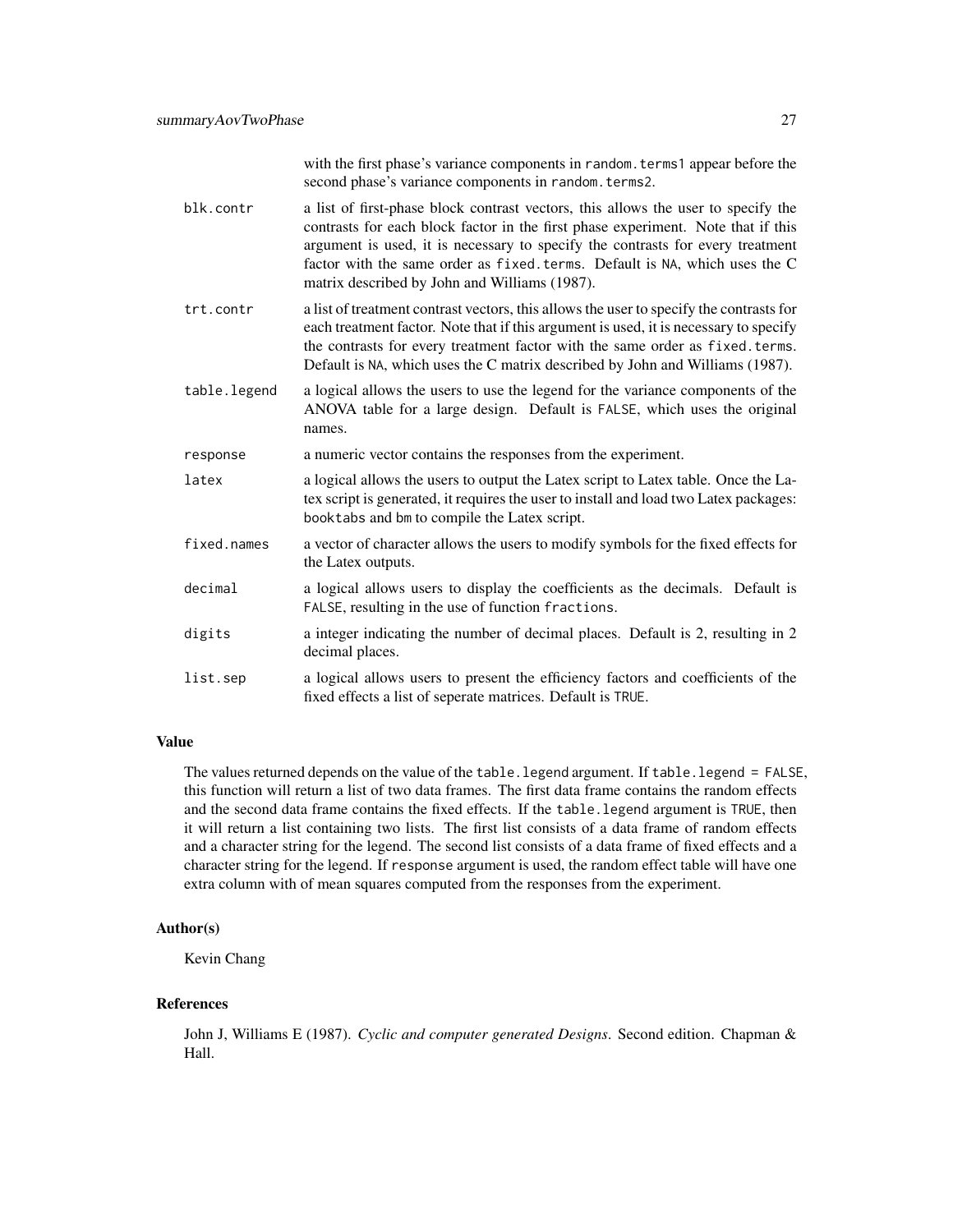<span id="page-27-0"></span>Nelder JA (1965b). "The Analysis of Randomized Experiments with Orthogonal Block Structure. II. Treatment Structure and the General Analysis of Variance." *Proceedings of the Royal Society of London. Series A, Mathematical and Physical Sciences*, 283(1393), 163-178.

Wilkinson GN, Rogers CE (1973). "Symbolic Description of Factorial Models for Analysis of Variance." *Applied Statistics*, 22(3), 392-399.

#### See Also

[terms](#page-0-0) for more information on the structural formula.

```
#Phase 2 experiment
design2 <- local({
 Run = as.factor(rep(1:4, each = 4))Ani = as.factor(LETTERS[c(1,2,3,4,
                            5,6,7,8,
                            3,4,1,2,
                            7,8,5,6)])
 Sam = as.factor(as.numeric(duplicated(Ani)) + 1)
 Tag = as.factor(c(114,115,116,117)[rep(1:4, 4)])
 Trt = as.factor(c("healthy", "diseased")[c(1,2,1,2,2,1,2,1,
                            1,2,1,2,
                            2,1,2,1)])
 data.frame(Run, Ani, Sam, Tag, Trt)
})
design2
summaryAovTwoPhase(design2, blk.str1 = "Ani", blk.str2 = "Run",
trt.str = "Tag + Trt")
#Add the sample into the Phase 1 block structure
summaryAovTwoPhase(design2, blk.str1 = "Ani/Sam", blk.str2 = "Run",
trt.str = "Tag + Trt")
#Assuming there is crossing between the animals and samples
summaryAovTwoPhase(design2, blk.str1 = "Ani*Sam", blk.str2 = "Run",
trt.str = "Tag + Trt")
#Set Artificial stratum
design2$AniSet = as.factor(c(2, 2, 2, 2, 1, 1, 1, 1, 2, 2, 2, 2, 1, 1, 1, 1))
design2
summaryAovTwoPhase(design2, blk.str1 = "Ani/Sam", blk.str2 = "AniSet/Run",
\text{trt.str} = "Tag + Trt", \text{var.comp} = c("Ani:Sam", "Ani", "Run"))#Define traetment contrasts
TagA = rep(c(1,1,-1,-1),time = 4)
```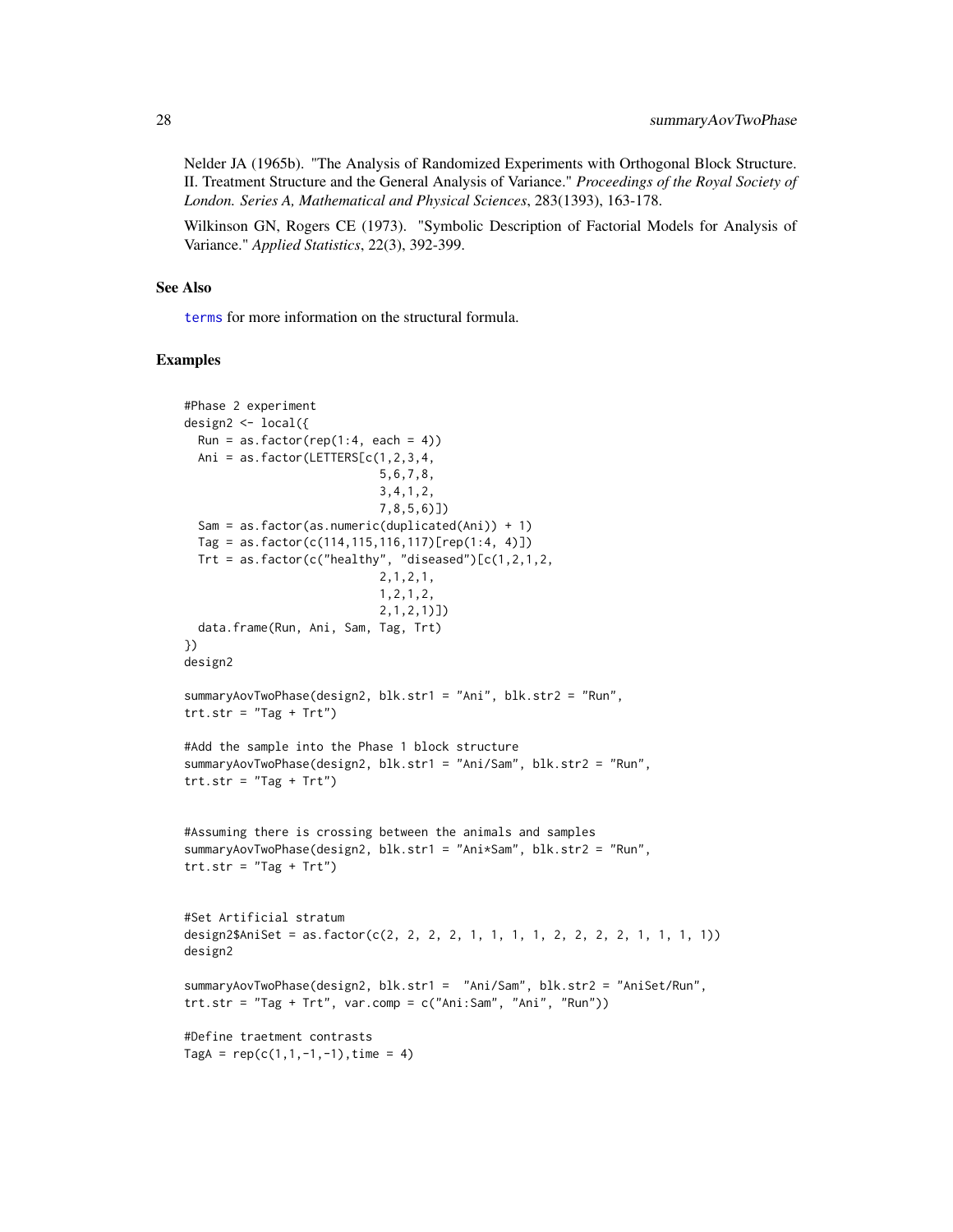#### <span id="page-28-0"></span>toLatexTable 29

```
TagB = rep(c(1, -1, 1, -1), time = 4)TagC = TagA * TagB
Tag = list(TagA = TagA, TagB = TagB, TagC = TagC)Tag
Trt = as.numeric(design2$Trt)-1.5
Trt
summaryAovTwoPhase(design2, blk.str1 = "Ani/Sam", blk.str2 = "Run",
trt.str = "Tag + Trt",
trt.contrib = list(Tag = list(TagA = TagA, TagB = TagB, TagC = TagC), Trt = Trt),table.legend = TRUE)
#Compute MS
set.seed(527)
summaryAovTwoPhase(design2, blk.str1 = "Ani/Sam", blk.str2 = "Run",
trt. str = "Tag + Trt", response = rnorm(16))$ANOVA
#Generate Latex scripts
summaryAovTwoPhase(design2, blk.str1 = "Ani/Sam", blk.str2 = "Run",
trt.str = "Tag + Trt", latex = TRUE, fixed.names = c("\\gamma", "\\tau"))
#Generate Latex scripts with MS
set.seed(527)
summaryAovTwoPhase(design2, blk.str1 = "Ani/Sam", blk.str2 = "Run",
trt.str = "Tag + Trt", response = rnorm(16), latex = TRUE,
fixed.names = c(" \gamma", " \lambda") )
```

| toLatexTable<br>Convert the R output to Latex Table |
|-----------------------------------------------------|
|-----------------------------------------------------|

#### Description

Print the Latex scripts on the screen for the user to output the table from the Latex output.

#### Usage

```
toLatexTable(ANOVA, EF, fixed.names)
```
#### Arguments

| ANOVA       | a matrix containing the coefficients of the variance components in EMS of<br>ANOVA table generated by getCoefVC.onePhase or getCoefVC.twoPhase.                                              |
|-------------|----------------------------------------------------------------------------------------------------------------------------------------------------------------------------------------------|
| EF          | a matrix containing the coefficient of the fixed effects components and the treat-<br>ment average efficiency factors generated by getFixedEF, onePhase or getFixedEF, onePhase<br>function. |
| fixed.names | a vector of character allows the users to modify symbols for the fixed effects.                                                                                                              |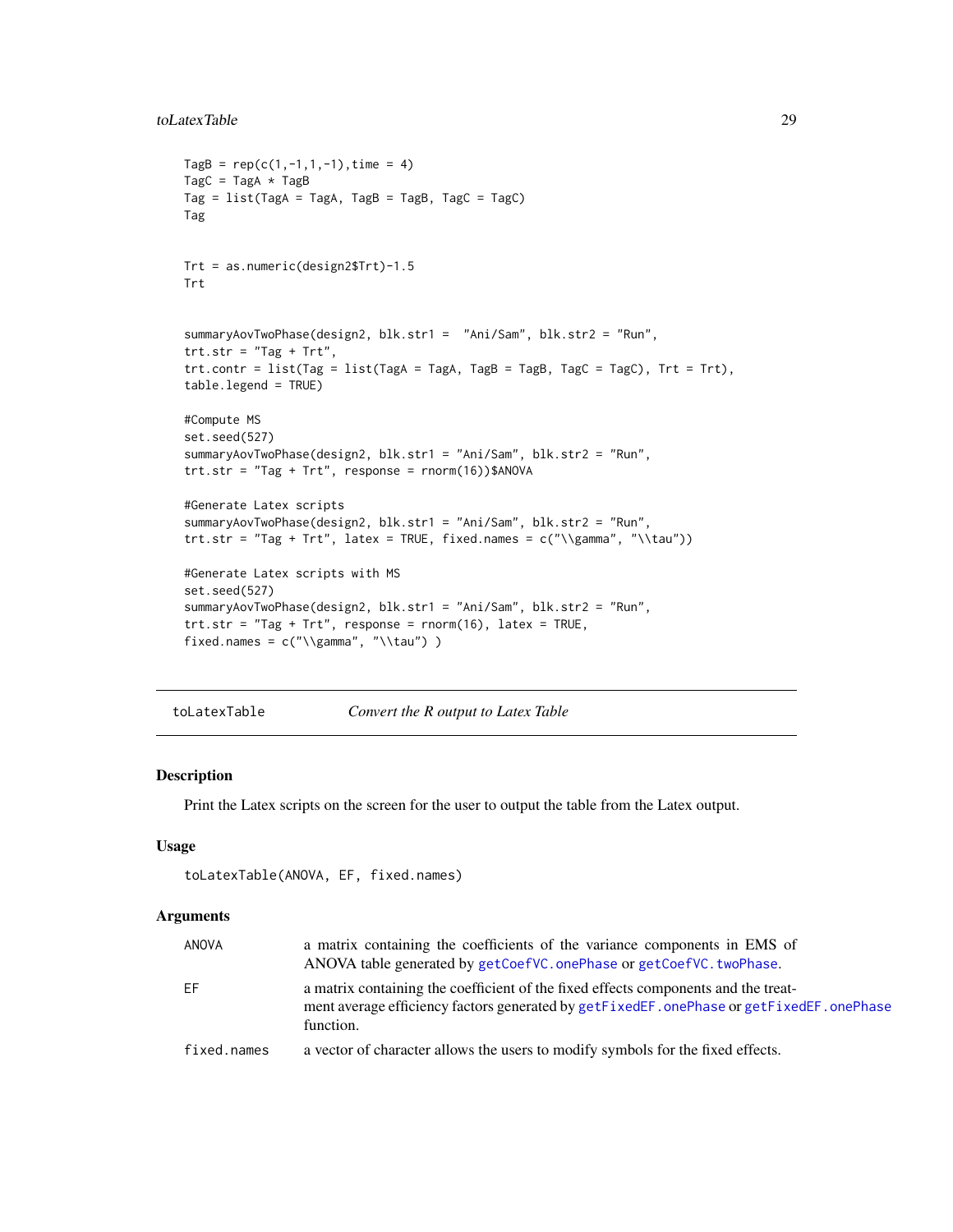#### Details

Once the Latex script is generated, it requires the user to install and load two Latex packages: booktabs and bm to compile the Latex script.

#### Author(s)

Kevin Chang

```
design1 <- local({
  Ani = as.factor(LETTERS[c(1,2,3,4,
                            5,6,7,8)])
  Trt = as.factor(letters[c(1,1,1,1,
                            2,2,2,2)])
  data.frame(Ani, Trt)
})
blk.str <- "Ani"
rT <- terms(as.formula(paste("~", blk.str, sep = "")), keep.order = TRUE)
blkTerm <- attr(rT,"term.labels")
Z <- makeBlkDesMat(design1, blkTerm)
trt.str = "Trt"
fT <- terms(as.formula(paste("~", trt.str, sep = "")), keep.order = TRUE)
trtTerm <- attr(fT, "term.labels")
effectsMatrix <- attr(fT, "factor")
T <- makeContrMat(design1, trtTerm, effectsMatrix, contr.vec = NA)
N <- makeOverDesMat(design1, trtTerm)
Replist = getTrtRep(design1, trtTerm)
Rep <- Replist$Rep
trt.Sca <- Replist$Sca
effFactors = lapply(makeOrthProjectors(Z), function(z)
      getEffFactor(z, T, N, Rep, trt.Sca))
effFactors <- effFactors[sort(1:length(effFactors), decreasing=TRUE)]
v.mat <- getVMat.onePhase(Z.Phase1 = Z, design.df = design.df, var.comp = NA)
ANOVA <- getCoefVC.onePhase(Pb = effFactors, design.df = design1, v.mat = v.mat,
    response = NA, table.legend = FALSE, decimal = FALSE, digits = 2)
EF <- getFixedEF.onePhase(effFactors = effFactors, trt.Sca = trt.Sca, T = T,
```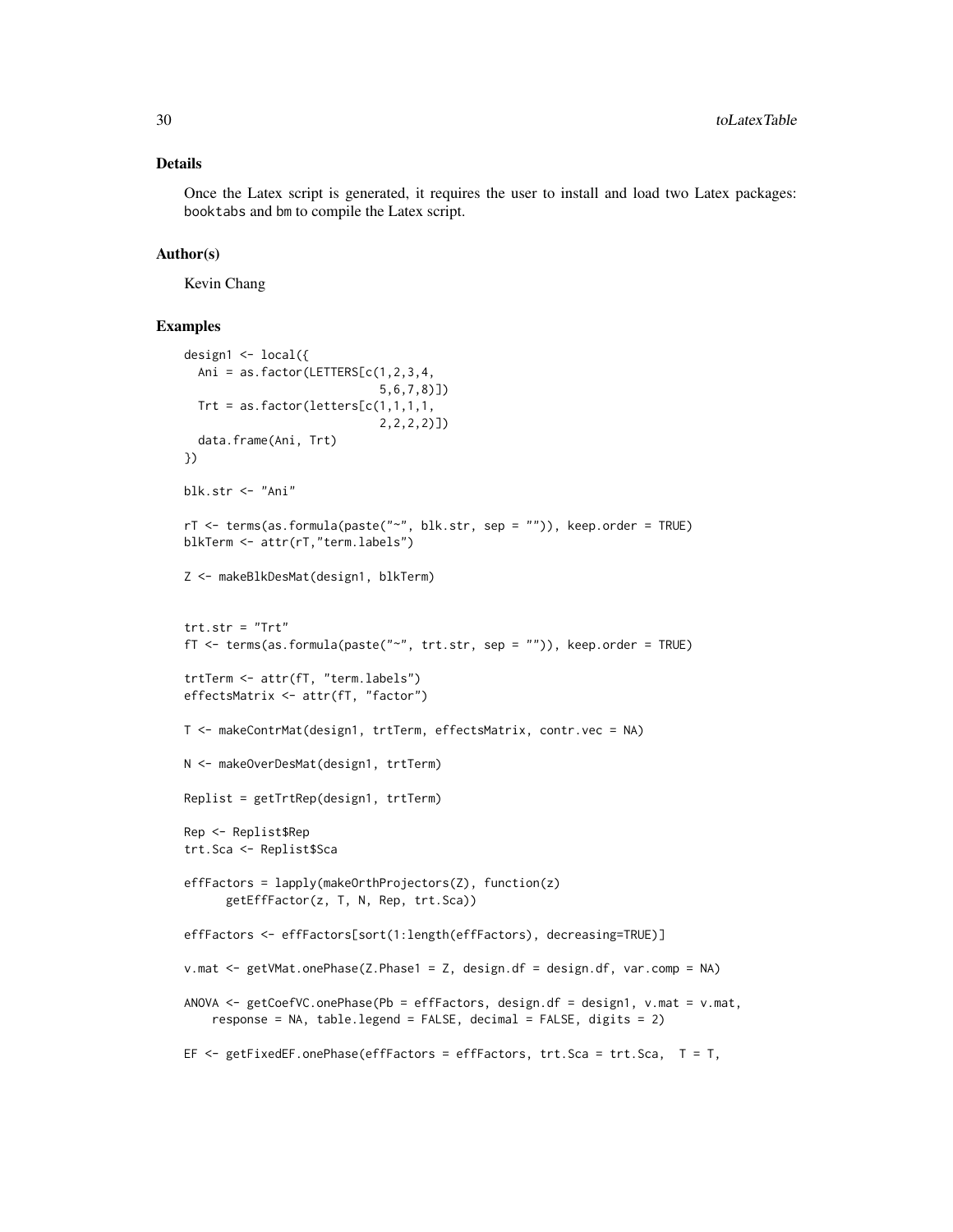<span id="page-30-0"></span>

```
Rep = Rep,table.legend = FALSE, decimal = FALSE, digits = 2, list.sep = FALSE)
toLatexTable(ANOVA = ANOVA, EF = EF, fixed.names = c("\\tau"))
```
# tr *Trace of the Matrix*

# Description

Compute the trace of the square matrix.

# Usage

tr(X)

# Arguments

X a square matrix.

# Value

A numeric value.

# Author(s)

Kevin

# References

John J, Williams E (1987). *Cyclic and computer generated Designs*. Second edition. Chapman & Hall.

# See Also

[diag](#page-0-0)

```
m = matrix(1, nrow = 10, ncol = 10)tr(m)
```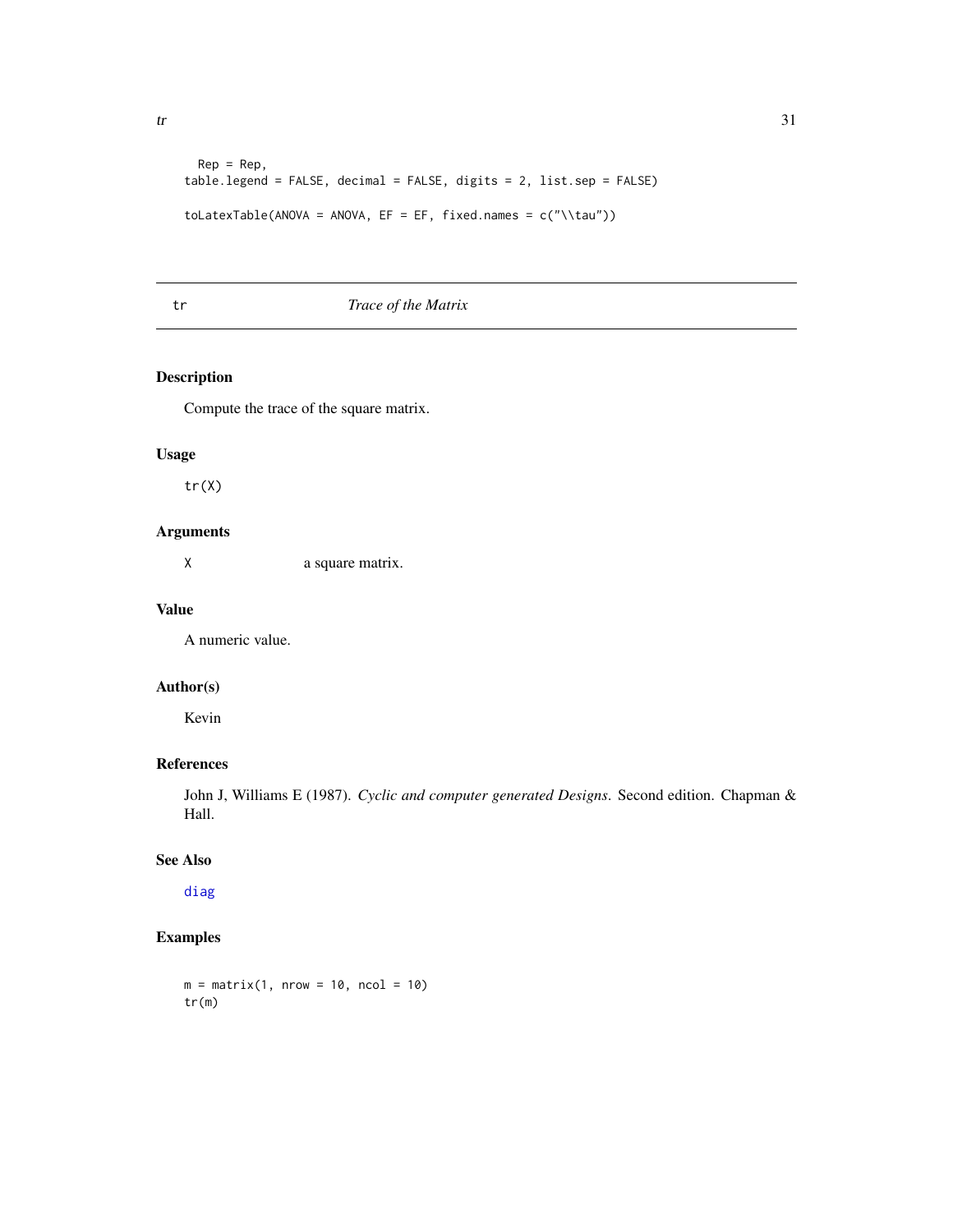<span id="page-31-0"></span>

# Description

Construct a vector with all elements unity.

# Usage

unity(n)

# Arguments

n a numeric describe the length of vector.

#### Value

This function returns a  $n$ times1 matrix will all elements unity.

## Author(s)

Kevin Chang

# References

John J, Williams E (1987). *Cyclic and computer generated Designs*. Second edition. Chapman & Hall.

# Examples

unity(10)